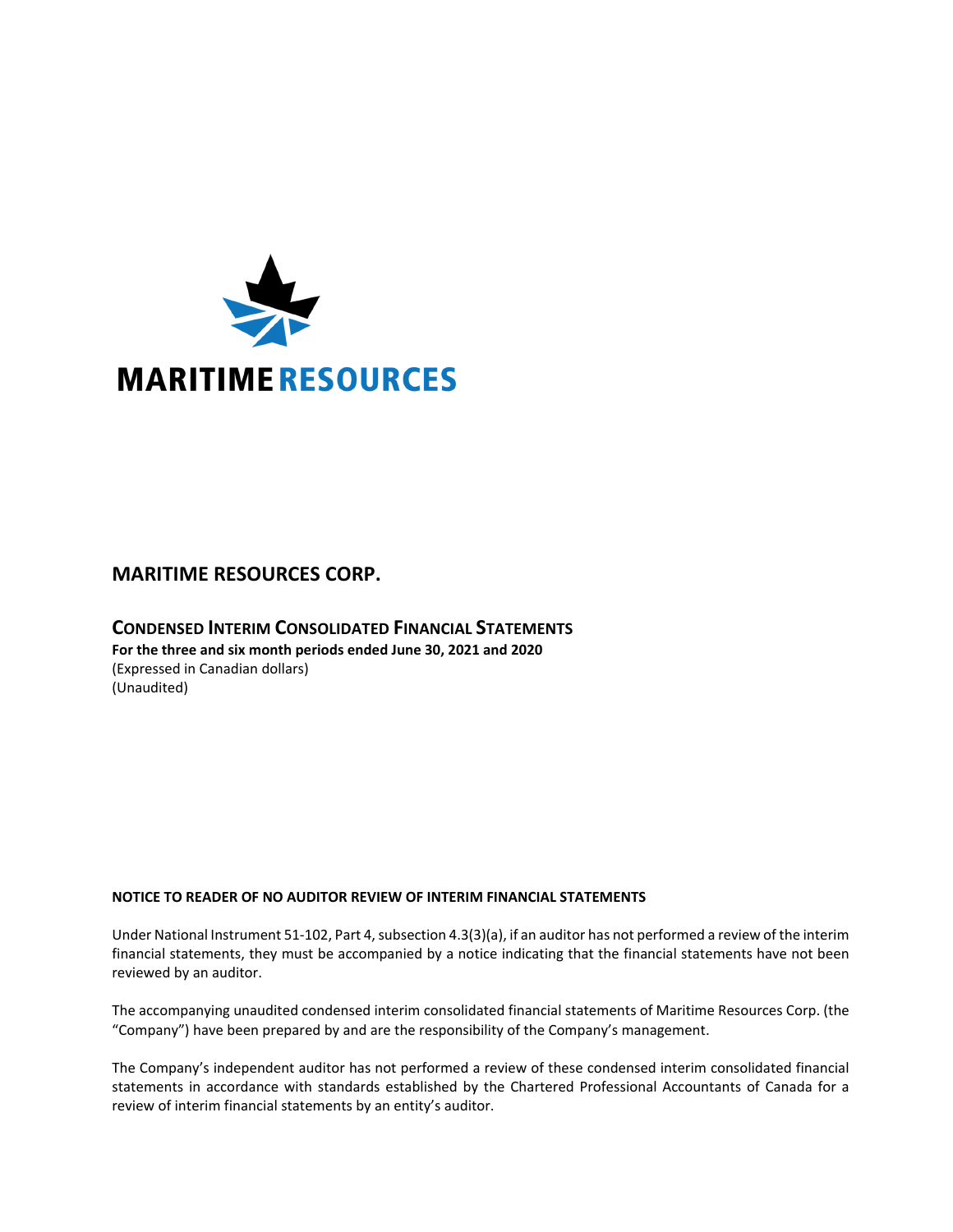

# **CONDENSED INTERIM CONSOLIDATED STATEMENTS OF FINANCIAL POSITION**

|                                                                    |             | June 30      | December 31  |
|--------------------------------------------------------------------|-------------|--------------|--------------|
| As at                                                              | <b>Note</b> | 2021<br>\$   | 2020<br>\$   |
| (Unaudited - Prepared by Management, in Canadian dollars)          |             |              |              |
| <b>ASSETS</b>                                                      |             |              |              |
| Current                                                            |             |              |              |
| Cash                                                               | 5           | 10,872,590   | 6,418,616    |
| Receivables                                                        | 6           | 309,671      | 340,039      |
| Prepaid expenses and deposits                                      | 7           | 80,759       | 116,286      |
|                                                                    |             | 11,263,020   | 6,874,941    |
| <b>Deferred acquisition costs</b>                                  | 4           |              | 277,256      |
| <b>Deposits</b>                                                    | 9           | 182,655      | 298,730      |
| Property, plant and equipment                                      | 4,8         | 1,595,302    | 74,394       |
| <b>Exploration and evaluation assets</b>                           | 4,9         | 25,964,575   | 18,631,532   |
| <b>Total Assets</b>                                                |             | 39,005,552   | 26,156,853   |
| LIABILITIES AND SHAREHOLDERS' EQUITY<br><b>Current liabilities</b> |             |              |              |
| Accounts payable and accrued liabilities                           | 10          | 1,026,719    | 1,015,603    |
| Flow-through premium liability                                     | 13          | 960,729      | 203,613      |
| Current portion of lease liability                                 | 11          | 23,532       | 23,532       |
|                                                                    |             | 2,010,980    | 1,242,748    |
| <b>Lease liability</b>                                             | 11          | 7,854        | 19,620       |
| <b>Reclamation liability</b>                                       | 4,12        | 718,750      |              |
| <b>Total Liabilities</b>                                           |             | 2,737,584    | 1,262,368    |
| Shareholders' equity                                               |             |              |              |
| Share capital                                                      | 13          | 45,036,617   | 33,399,928   |
| Reserves                                                           | 13          | 2,564,547    | 1,971,293    |
| Royalty reserve                                                    | 13          | 210,700      | 210,700      |
| Deficit                                                            |             | (11,543,896) | (10,687,436) |
| <b>Total Shareholders' Equity</b>                                  |             | 36,267,968   | 24,894,485   |
| <b>Total Liabilities and Shareholders' Equity</b>                  |             | 39,005,552   | 26,156,853   |

Nature of operations and going concern (Note 1).

*Approved and authorized on behalf of the Board of Directors:*

| "John P. Hayes" | "Tom Yip" |  |
|-----------------|-----------|--|
| Chairman        | Director  |  |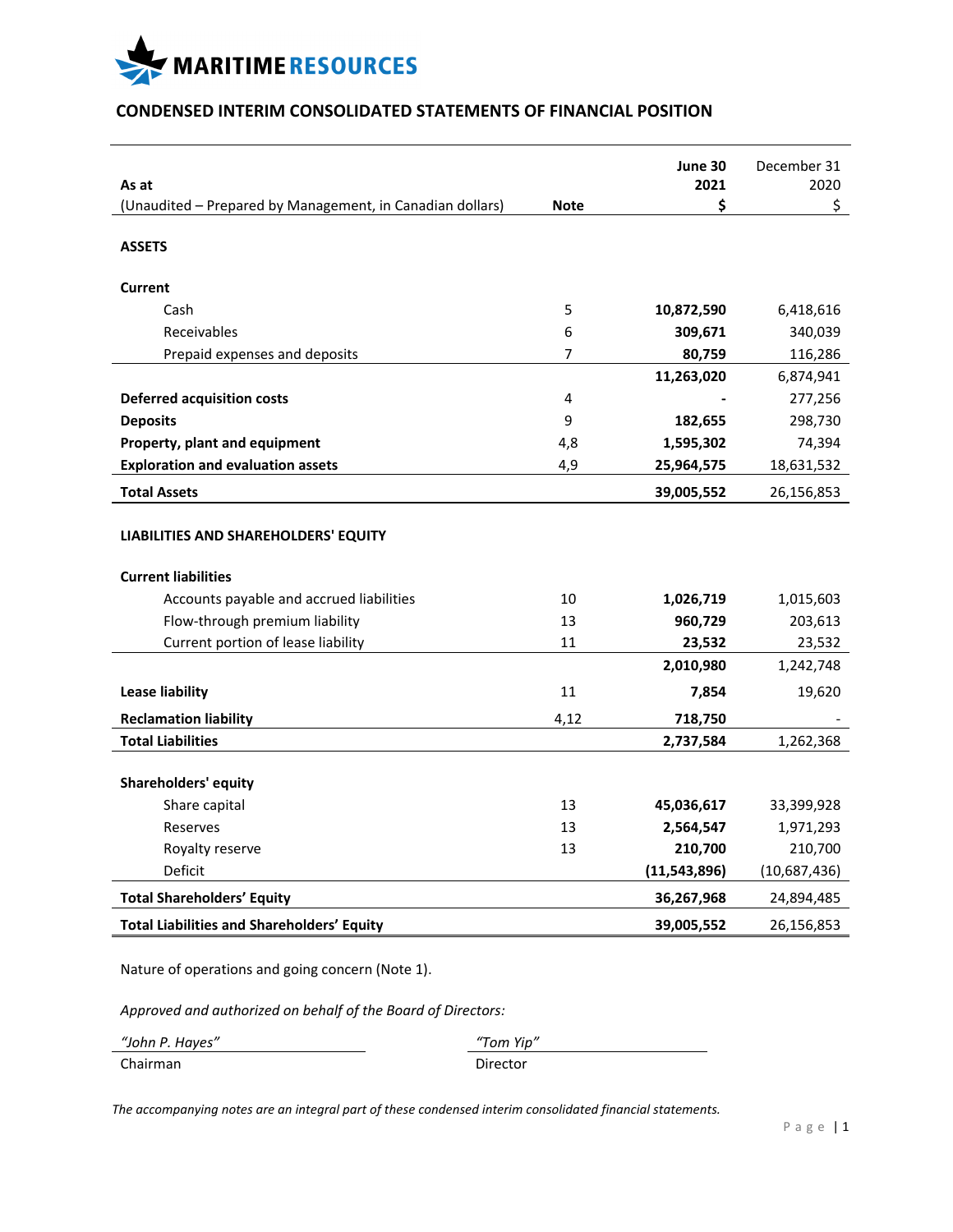

# **CONDENSED INTERIM CONSOLIDTED STATEMENTS OF LOSS AND COMPREHENSIVE LOSS**

| (Unaudited - Prepared by management,<br>in Canadian dollars)                            | <b>Note</b> | <b>Three Month</b><br><b>Period Ended</b><br>June 30<br>2021<br>\$ | Three Month<br>Period Ended<br>June 30<br>2020<br>\$ | <b>Six Month</b><br><b>Period Ended</b><br>June 30<br>2021<br>\$ | Six Month<br>Period Ended<br>June 30<br>2020<br>\$ |
|-----------------------------------------------------------------------------------------|-------------|--------------------------------------------------------------------|------------------------------------------------------|------------------------------------------------------------------|----------------------------------------------------|
| <b>EXPENSES</b>                                                                         |             |                                                                    |                                                      |                                                                  |                                                    |
| Salaries and benefits<br>Administration<br><b>Business development</b>                  | 14<br>14    | 250,920<br>50,866                                                  | 155,096<br>46,014                                    | 514,136<br>101,166                                               | 311,786<br>91,342<br>200,000                       |
| Consulting<br>Professional fees                                                         |             | 4,611<br>7,517                                                     | 2,860<br>19,564                                      | 4,611<br>7,517                                                   | 2,860<br>21,657                                    |
| Directors' fees and expenses<br>Investor relations and promotion<br>Share based payment | 14          | 19,920<br>51,569<br>618,211                                        | 19,922<br>122,065<br>360,637                         | 39,958<br>149,970<br>621,122                                     | 39,928<br>144,617<br>363,032                       |
| Depreciation<br>Interest expense on lease liability                                     | 8<br>11     | 16,678                                                             | 2,537                                                | 27,577                                                           | 20,012<br>138                                      |
|                                                                                         |             | (1,020,292)                                                        | (728, 695)                                           | (1,466,057)                                                      | (1, 195, 372)                                      |
| Interest income<br>Recognition of flow-through                                          |             | 3,912                                                              | 4,329                                                | 9,337                                                            | 10,127                                             |
| premium liability                                                                       | 13          | 363,671                                                            | 44,279                                               | 567,284                                                          | 76,265                                             |
|                                                                                         |             | 367,583                                                            | 48,608                                               | 576,621                                                          | 86,392                                             |
| Loss and comprehensive loss for the period                                              |             | (652, 709)                                                         | (680,087)                                            | (889, 436)                                                       | (1, 108, 980)                                      |
| Basic and diluted loss per common share                                                 |             | <b>Nil</b>                                                         | Nil                                                  | <b>Nil</b>                                                       | (0.01)                                             |
| Weighted average number of<br>common shares outstanding                                 |             | 392,627,618                                                        | 219,339,760                                          | 354,495,438                                                      | 204,622,450                                        |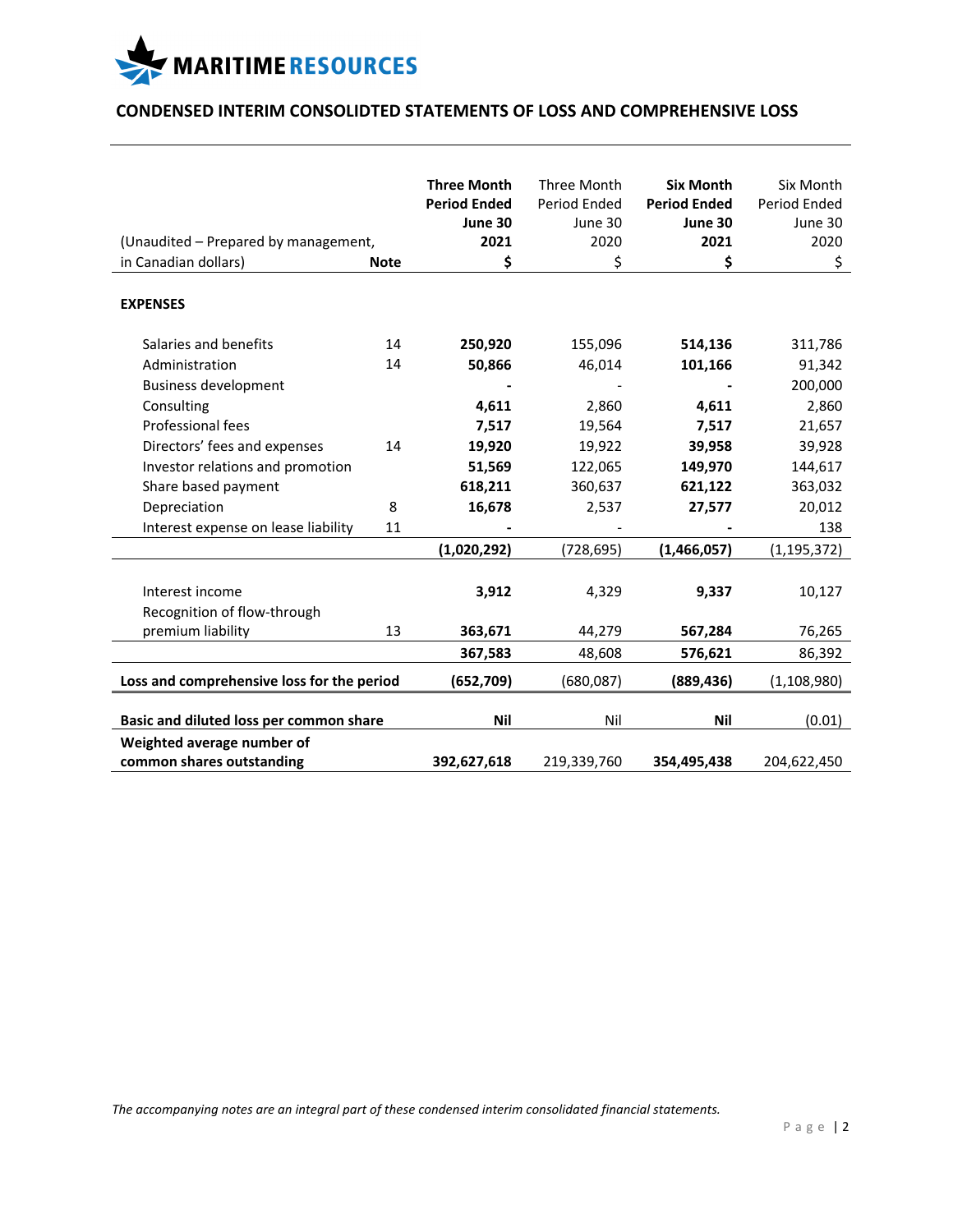

# **CONDENSED INTERIM CONSOLIDATED STATEMENTS OF CHANGES IN SHAREHOLDERS' EQUITY**

|                                                           | <b>Shares</b>            | Share<br>capital | <b>Reserves</b> | Royalty<br>reserve       | <b>Deficit</b> | Total         |
|-----------------------------------------------------------|--------------------------|------------------|-----------------|--------------------------|----------------|---------------|
| (Unaudited - Prepared by Management, in Canadian dollars) | #                        | \$               | \$              | \$                       | \$             | \$            |
| Balance, December 31, 2019                                | 189,825,469              | 20,568,204       | 2,306,044       | 210,700                  | (9,519,536)    | 13,565,412    |
| Issued for private placements (Note 13)                   | 55,509,742               | 3,500,000        |                 |                          |                | 3,500,000     |
| Share issuance costs (Note 13)                            |                          | (223, 413)       |                 |                          |                | (223, 413)    |
| Finders' shares (Note 13)                                 | 666,864                  | 60,018           |                 |                          |                | 60,018        |
| Flow-through premium liability (Note 13)                  |                          | (169, 415)       |                 |                          |                | (169, 415)    |
| Issued for mineral properties (Note 9,13)                 | 500,000                  | 30,000           |                 |                          |                | 30,000        |
| Reserves transferred on expired warrants (Note 13)        |                          | 26,815           | (26, 815)       |                          |                |               |
| Share-based payments (Note 13)                            |                          |                  | 363,032         |                          |                | 363,032       |
| Loss for the period                                       |                          |                  |                 |                          | (1, 108, 980)  | (1, 108, 980) |
| <b>Balance, June 30, 2020</b>                             | 246,502,075              | 23,792,209       | 2,642,261       | 210,700                  | (10,628,516)   | 16,016,654    |
|                                                           |                          |                  |                 |                          |                |               |
| Issued for private placements (Note 13)                   | 54,367,550               | 8,705,133        |                 | $\overline{\phantom{a}}$ |                | 8,705,133     |
| Issued for warrant exercises (Note 13)                    | 9,606,608                | 1,791,657        | (436, 777)      |                          |                | 1,354,880     |
| Issued for stock option exercises (Note 13)               | 825,000                  | 170,230          | (67, 730)       |                          |                | 102,500       |
| Issued for advisory fees (Note 13)                        | 150,000                  | 24,000           |                 |                          |                | 24,000        |
| Share issuance costs (Note 13)                            | $\overline{\phantom{a}}$ | (765, 273)       |                 |                          |                | (765, 273)    |
| Finders' warrants (Note 13)                               | $\sim$                   | (275, 280)       | 275,280         |                          |                |               |
| Flow-through premium liability (Note 13)                  |                          | (550,000)        |                 |                          |                | (550,000)     |
| Issued for mineral properties (Note 8,13)                 | 550,000                  | 89,750           |                 |                          |                | 89,750        |
| Warrant expiry (Note 13)                                  |                          | 417,502          | (417,502)       |                          |                |               |
| Share-based payments (Note 13)                            |                          | ÷,               | 106,697         |                          |                | 106,697       |
| Reserves transferred on expired options (Note 13)         |                          |                  | (130, 936)      |                          | 130,936        |               |
| Reserves transferred on expired warrants (Note 13)        |                          | 417,502          | (417, 502)      |                          |                |               |
| Loss for the period                                       |                          |                  |                 |                          | (189, 856)     | (189, 856)    |
| Balance, December 31, 2020                                | 312,001,233              | 33,399,928       | 1,971,293       | 210,700                  | (10,687,436)   | 24,894,485    |
| Issued for private placements (Note 13)                   | 69,270,000               | 10,907,000       |                 |                          |                | 10,907,000    |
| Issued for warrant exercises (Note 13)                    | 13,165,940               | 2,026,792        | (51,901)        |                          |                | 1,974,891     |
| Share issuance costs (Note 13)                            |                          | (731,908)        |                 |                          |                | (731,908)     |
| Finders' warrants (Note 13)                               |                          | (131, 670)       | 131,670         |                          |                |               |
| Flow-through premium liability (Note 13)                  |                          | (1,324,400)      |                 |                          |                | (1,324,400)   |
| Issued for advisory services (Note 4,13)                  | 400,000                  | 82,000           |                 |                          |                | 82,000        |
| Issued for mineral properties (Note 9,13)                 | 550,000                  | 73,500           |                 |                          |                | 73,500        |
| Issued for gold plant acquisition (Note 4,13)             | 3,571,428                | 660,714          |                 |                          |                | 660,714       |
| Share-based payments (Note 13)                            |                          |                  | 621,122         |                          |                | 621,122       |
| Reserves transferred on expired options (Note 13)         |                          | $\blacksquare$   | (32, 976)       |                          | 32,976         |               |
| Reserves transferred on expired warrants (Note 13)        |                          | 74,661           | (74, 661)       |                          |                |               |
| Loss for the period                                       |                          |                  |                 |                          | (889, 436)     | (889, 436)    |
| <b>Balance, June 30, 2021</b>                             | 398,958,601              | 45,036,617       | 2,564,547       | 210,700                  | (11,543,896)   | 36,267,968    |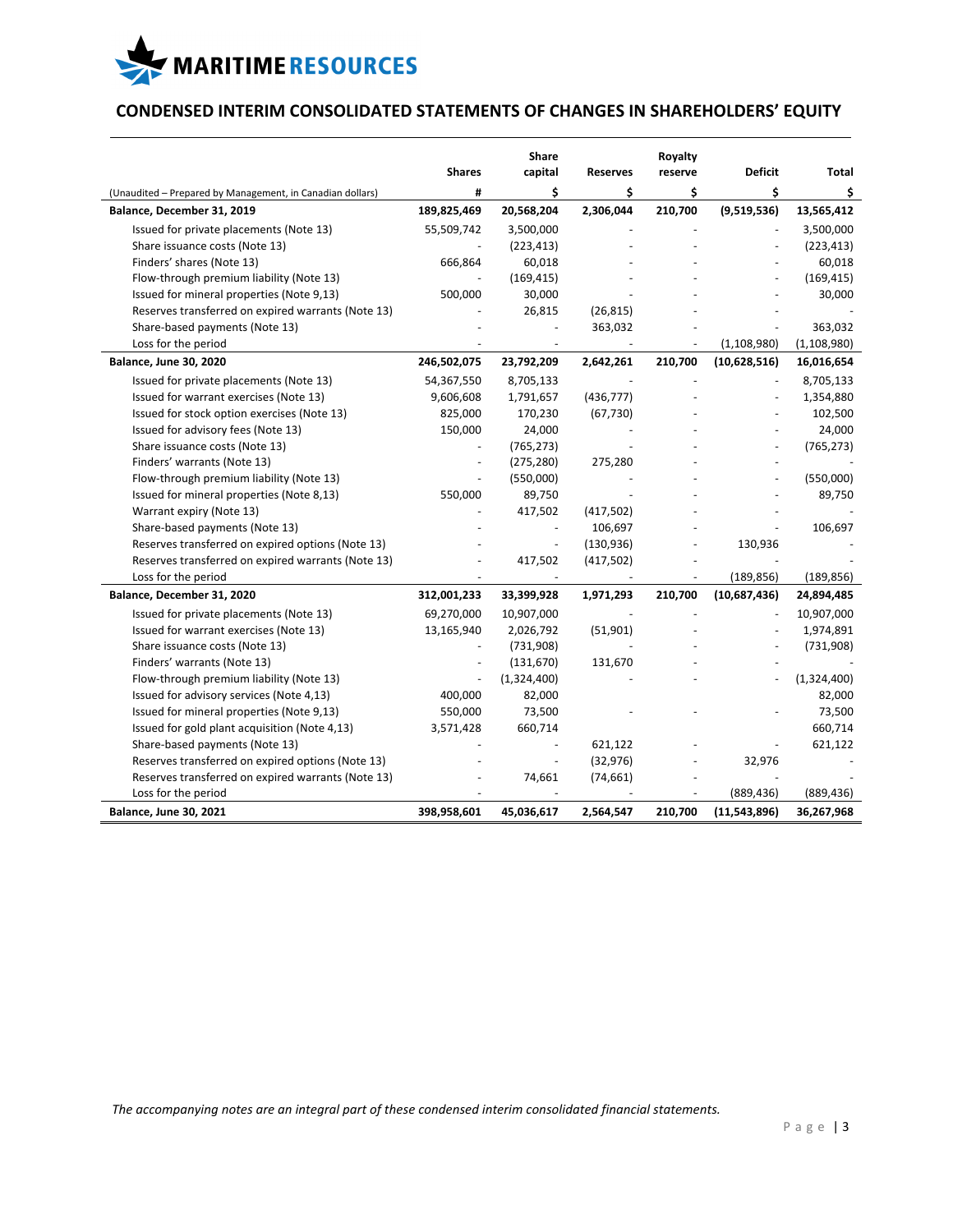

# **CONDENSED INTERIM CONSOLIDATED STATEMENTS OF CASH FLOWS**

| For the six month periods ended June 30<br>(Unaudited - Prepared by Management, in Canadian dollars) | 2021<br>\$    | 2020<br>\$    |
|------------------------------------------------------------------------------------------------------|---------------|---------------|
|                                                                                                      |               |               |
| Cash flows from operating activities                                                                 |               |               |
| Loss for the period                                                                                  | (889, 436)    | (1, 108, 980) |
| Items not involving cash:                                                                            |               |               |
| Share-based payments                                                                                 | 621,122       | 363,032       |
| Depreciation                                                                                         | 27,577        | 20,012        |
| Flow-through premium recovery                                                                        | (567, 284)    | (76, 265)     |
| Changes in non-cash working capital items:                                                           |               |               |
| (Increase) decrease in receivables                                                                   | 31,327        | 52,493        |
| (Increase) decrease in accrued interest receivable                                                   | (959)         | (3,820)       |
| (Increase) decrease in prepaid expenses                                                              | 35,527        | 9,891         |
| Increase (decrease) in accounts payable                                                              |               |               |
| and accrued liabilities                                                                              | 19,797        | (77, 859)     |
| Net cash provided by (used in) operating activities                                                  | (722, 329)    | (821, 496)    |
|                                                                                                      |               |               |
| Cash flows from investing activities                                                                 |               |               |
| Acquisition of gold plant and other assets                                                           | (2,668,879)   |               |
| Exploration and evaluation expenditures                                                              | (4, 215, 350) | (1,215,082)   |
| Property and equipment expenditures                                                                  | (154, 185)    |               |
| Recoveries and grant                                                                                 | 76,500        | 82,800        |
| Net cash provided by (used in) investing activities                                                  | (6,961,914)   | (1, 132, 282) |
|                                                                                                      |               |               |
| <b>Cash flows from financing activities</b>                                                          |               |               |
| Proceeds from private placement                                                                      | 10,907,000    | 3,500,000     |
| Proceeds from warrant exercises                                                                      | 1,974,891     |               |
| Repayment of lease liability                                                                         | (11, 766)     | (10, 362)     |
| Share issue costs                                                                                    | (731,908)     | (163, 395)    |
| Net cash provided by (used in) financing activities                                                  | 12,138,217    | 3,326,243     |
| Change in cash during the period                                                                     | 4,453,974     | 1,372,465     |
|                                                                                                      |               |               |
| Cash, beginning of the period                                                                        | 6,418,616     | 1,827,157     |
| Cash, end of the period                                                                              | 10,872,590    | 3,199,622     |
| <b>Supplemental disclosure</b>                                                                       |               |               |
| Cash paid for interest                                                                               |               | 138           |
| Supplemental disclosure of non-cash financial and investing activities                               |               |               |
| Expiry/cancelation of stock options                                                                  | 32,976        |               |
| Expiry of warrants                                                                                   | 74,661        | 26,815        |
| Exploration and evaluation assets included in accounts payable                                       | 917,730       | 428,250       |
| Fair value of finders' warrants                                                                      | 131,670       |               |
| Flow-through share premium                                                                           | 1,324,400     | 169,415       |
| Shares issued for gold plant and other assets acquisition                                            | 660,714       |               |
| Shares issued to advisors and finders                                                                | 82,000        | 60,018        |
| Shares issued for property                                                                           | 73,500        | 30,000        |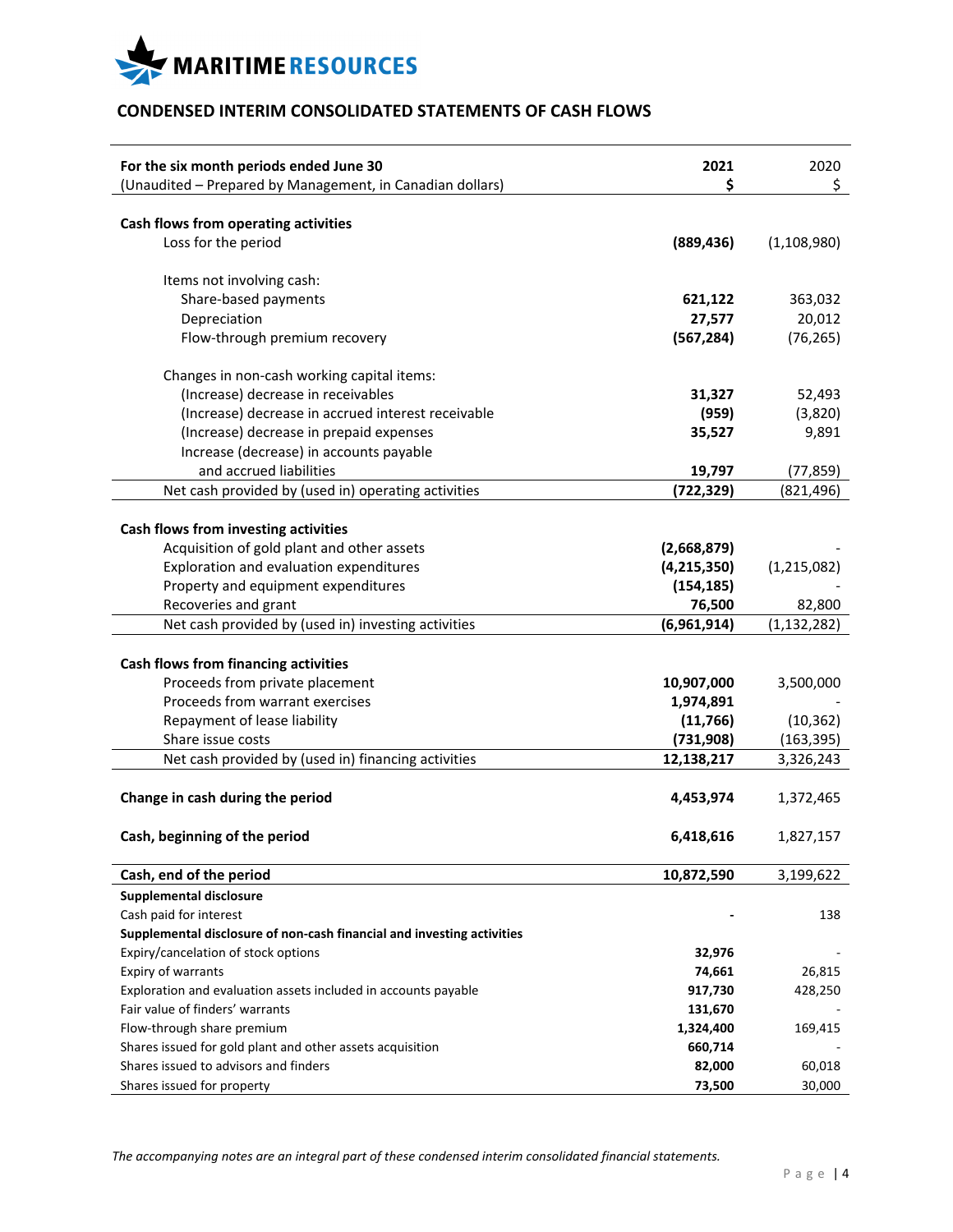

For the three and six month periods ended June 30, 2021 and 2020 *(Unaudited, expressed in Canadian dollars)*

# **1. NATURE OF OPERATIONS AND GOING CONCERN**

Maritime Resources Corp. (the "Company" or "Maritime") was incorporated under the Business Corporations Act (British Columbia) on May 14, 2007. Maritime is an exploration stage company focused on re‐starting the past producing Hammerdown Gold Mine located near the Baie Verte mining district in Newfoundland and Labrador, Canada as well as exploration on its other properties in the region. The Company also holds a portfolio of mineral exploration properties and royalty interests in key mining camps across Canada in a wholly owned subsidiary.

The Company's registered and records office is 3200 ‐ 650 West Georgia Street, Vancouver, BC, Canada, V6B 4P7. The Company also has an office in Toronto at 1900 ‐ 110 Yonge Street, Toronto, ON, Canada, M5C 1T4. The shares of the Company are traded on the TSX Venture Exchange ("TSX‐V") under the symbol MAE.

As the Company is in the exploration stage, the recoverability of the costs incurred to date on exploration properties is dependent upon the existence of economically recoverable reserves, the ability of the Company to obtain the necessary financing to complete the exploration and development of its properties and upon future profitable production or proceeds from the disposition of the properties and deferred exploration expenditures. In March 2020, the World Health Organization declared coronavirus COVID‐19 a global pandemic. This contagious disease outbreak, which has continued to spread, and any related adverse public health developments, has adversely affected workforces, economies and financial markets globally, potentially leading to an economic downturn or recessionary conditions. To date the COVID‐19 pandemic has not decreased the Company's access to capital market financing, nor negatively impacted our business and financial position. The Company implemented strict health and safety protocols and monitors and adheres to government and medical guidelines. Maritime will continue to assess the impact of COVID‐19 which remains a risk that could have material negative effects on our business or financial position in the future.

These condensed interim consolidated financial statements have been prepared by management in accordance with International Financial Reporting Standards ("IFRS") applicable to a going concern, which assumes that the Company will be able to realize its assets and discharge its liabilities in the normal course of business for the foreseeable future. The Company has incurred ongoing losses. The continuing operations of the Company are dependent upon its ability to continue to raise adequate financing and to commence profitable operationsin the future and repay itsliabilities arising from normal business operations as they become due. Although it has been successful in raising financing in the past, there is no assurance it will be able to do so in the future. The Company estimates that, with its most recent financing, it has sufficient working capital to continue as a going concern beyond one year.

These condensed interim consolidated financial statements do not include any adjustments relating to the recoverability and classification of recorded asset amounts and classification of liabilitiesthat might be necessary should the Company be unable to continue in existence. Such adjustments could be material.

# **2. STATEMENT OF COMPLIANCE AND BASIS OF PRESENTATION**

These condensed interim consolidated financial statements, including comparatives, have been prepared in accordance with International Accounting Standards ("IAS") 34, "Interim Financial Reporting", as issued by the International Accounting Standards Board ("IASB"), on a basis consistent with accounting policies disclosed in the audited financial statements for the fiscal year ended December 31, 2020, and should be read in conjunction with the most recently issued audited financial statements, which include information necessary or useful to understanding the Company's business and financial statement presentation. In particular, the Company's significant accounting policies which were presented in Note 3 to the Financial Statements for the year ended December 31, 2020 have been consistently applied in the preparation of the Company's interim consolidated financial statements, except as noted below under Leases.

The condensed interim consolidated financial statements have been prepared using the historical cost basis, except for financial instruments which are stated at fair value and have been prepared using the accrual basis of accounting except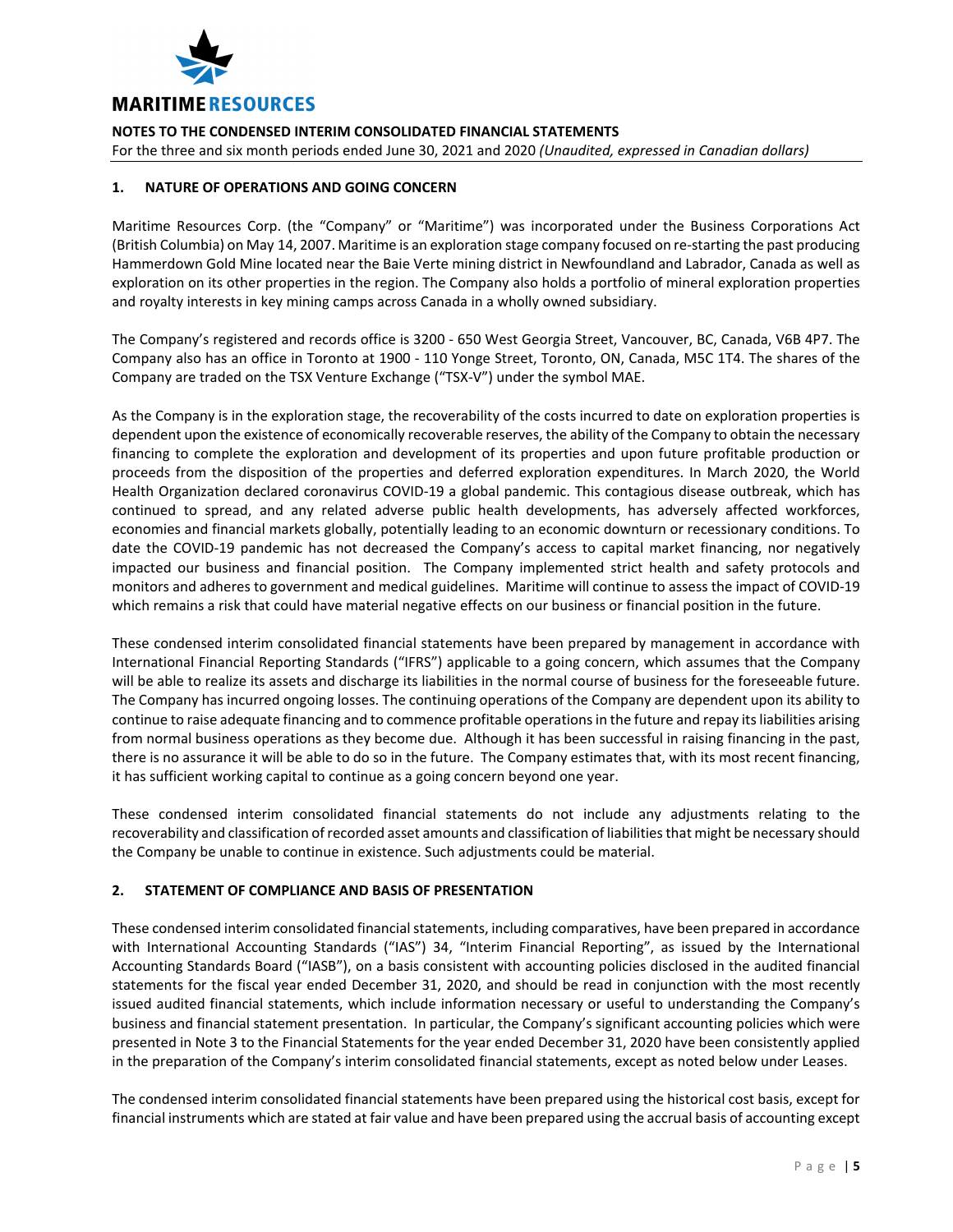

For the three and six month periods ended June 30, 2021 and 2020 *(Unaudited, expressed in Canadian dollars)*

for cash flow information. All dollar amounts presented are in Canadian dollars unless otherwise specified. The condensed interim consolidated financial statements are presented in Canadian dollars unless otherwise noted.

These condensed interim consolidated financial statements were authorized for issue by the Board of Directors on August 26, 2021.

# **3. SIGNIFICANT ACCOUNTING POLICIES**

# **Use of estimates and judgments**

The preparation of consolidated financial statements in conformity with IFRS requires management to make judgments, estimates and assumptions that affect the application of policies and reported amounts of assets and liabilities, and revenue and expenses. The estimates and associated assumptions are based on historical experience and various other factors that are believed to be reasonable under the circumstances, the results of which form the basis of making the judgments about carrying values of assets and liabilities that are not readily apparent from other sources. Actual results may differ from these estimates.

The estimates and underlying assumptions are reviewed on an ongoing basis. Revisions to accounting estimates are recognized in the period in which the estimate is revised if the revision affects only that period or in the period of the revision and further periods if the review affects both current and future periods.

Critical judgments exercised in the application of accounting policies having the most significant effects on the amounts recognized in the consolidated financial statements are as follows:

*Economic recoverability and profitability of future economic benefits of exploration and evaluation assets* – Management has determined that exploration, evaluation and related costs incurred which were capitalized may have future economic benefits and may be economically recoverable. Management uses several criteria in its assessments of economic recoverability and probability of future economic benefits, including geological and other technical information, a history of conversion of mineral deposits with similar characteristics to its properties, evaluation of permitting and environmental issues and other such factors.

*Acquisition accounting* – The assessment of whether acquisitions are considered business combinations or asset acquisitions requires management judgement, the outcome of which may result in different accounting treatments. Judgement is also required to determine the allocation of the fair value of the purchase price of the Acquisition (Note 4).

*Royalty reserve* ‐ Royalty reserve includes proceeds received from royalty units, repayable from future production. As future production is not determinable, the royalty units have been classified as capital in nature.

*Going concern* - The Company assesses its ability to continue as a going concern at each period end. In assessing whether the going concern assumption is appropriate, management takes into account all available information about the future, which is at least twelve months from the end of the reporting period and include a detailed analysis of the Company's projected estimated capital and operating expenses and estimated financing requirements and abilities(see Note 1).

The most significant accounts that require estimates as the basis for determining the stated amounts include the following:

*Decommissioning and rehabilitation provision* – Management's determination of the Company's decommissioning and rehabilitation provision is based on the reclamation and closure activities it anticipates as being required and its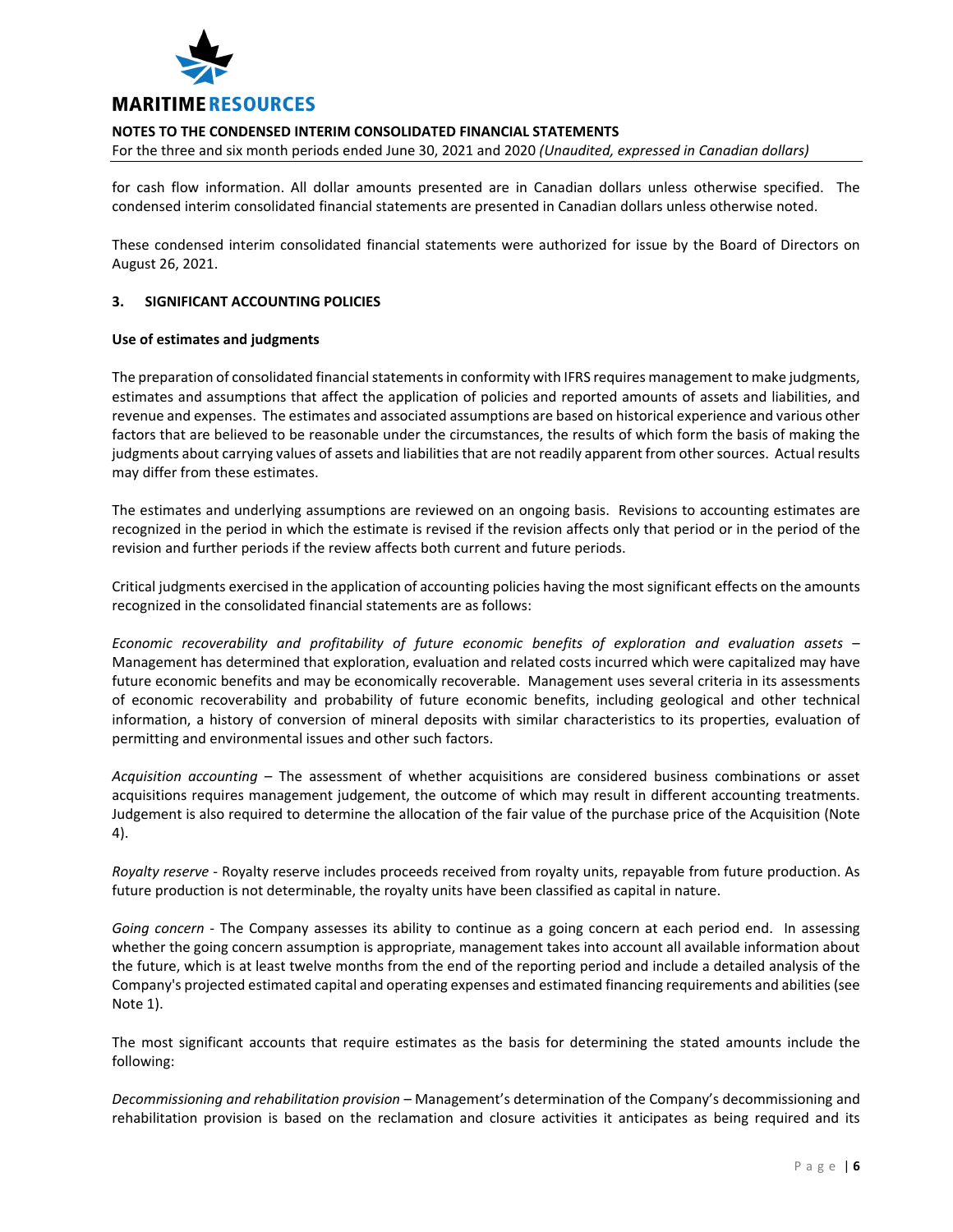

For the three and six month periods ended June 30, 2021 and 2020 *(Unaudited, expressed in Canadian dollars)*

estimate of the probable costs and timing of such activities and measures. Accounting for reclamation obligations requires management to make estimates and judgements of the future costs the Company will incur to complete the reclamation work required to comply with existing laws and regulations at each mining operation and exploration and development property. Actual costs incurred may differ from those amounts estimated. Also, future changes to environmental laws and regulations could increase the extent of reclamation work required to be performed by the Company. Increases in future costs could materially impact the amounts charged to operations for reclamation. The provision represents management's best estimate of the present value of the future reclamation and remediation obligation. The actual future expenditures may differ from the amounts currently provided.

*Valuation of share‐based payments, broker compensation and finders' warrants* – The Company uses the Black‐Scholes Option Pricing Model for valuation ofshare‐based payments, agent compensation and finders' warrants, which requires the input of subjective assumptions including expected price volatility, interest rate, and forfeiture rate. Changes in the input assumptions can materially affect the fair value estimate and the Company's results and equity reserves. The resulting value calculated is not necessarily the value that the holder of the option could receive in an arm's length transaction, given that there is no market for the options and they are not transferable.

*Income taxes* – In assessing the probability of realizing deferred tax assets, management makes estimates related to expectation of future taxable income, applicable tax opportunities, expected timing of reversals of existing temporary differences and the likelihood that the tax position taken will be sustained upon examination by applicable tax authorities. In making its assessments, management gives additional weight to positive and negative evidence that can be objectively verified.

While management believes that these estimates are reasonable, actual results could differ from those estimates and could impact future results of operation and cash flows.

# **4. ACQUISITION**

On April 12, 2021, Maritime Resources Corp. and itssubsidiary (the "Company" or "Maritime") closed a transaction with two subsidiaries of Rambler Metals and Mining PLC, namely Rambler Metals and Mining Canada Limited and 1948565 Ontario Inc. (together, "Rambler") in respect of the purchase by the Company (the "Acquisition") of the gold circuit at the Nugget Pond metallurgical facility in the Baie Verte mining district of Newfoundland and Labrador, the Lac Pelletier gold project in Rouyn Noranda, Québec and several other mineral exploration properties located in Québec, Manitoba and Ontario and a portfolio of royalty interests in key mining camps across Canada (collectively, the "Assets"). Sprott Capital Partners LP acted as advisor to Maritime in connection with the Acquisition and were issued 400,000 common shares with a fair value of \$82,000 in consideration for such services.

Pursuant to the terms of the Asset Purchase Agreement, the consideration paid by the Company for the Assets was US\$2,000,000 in cash and the issuance of a number of common shares in the capital of the Company (the "Common Shares") equal to \$500,000, based on the 30-day volume weighted average price of the Common Shares as of the closing date of the Acquisition, representing 3,571,428 shares issued at a price of \$0.14 and having a fair value of \$660,714 based on the closing share price of Maritime on April 12, 2021.

The Company also assumed the reclamation liability associated with Nugget Pond gold plant assets in their current non‐ operating state of \$718,750 (Note 12). The Company incurred transaction costs of \$309,895 in addition to a deposit of \$200,000 paid to Rambler on March 12, 2020 totaling \$509,895 and included \$82,000 for the non‐cash fair value of the 400,000 common shares issues for advisory services.

The transaction is accounted for as an asset acquisition and the allocation of the purchase price to the assets acquired and liabilities assumed is based on estimated fair values at the time of acquisition. Management has substantially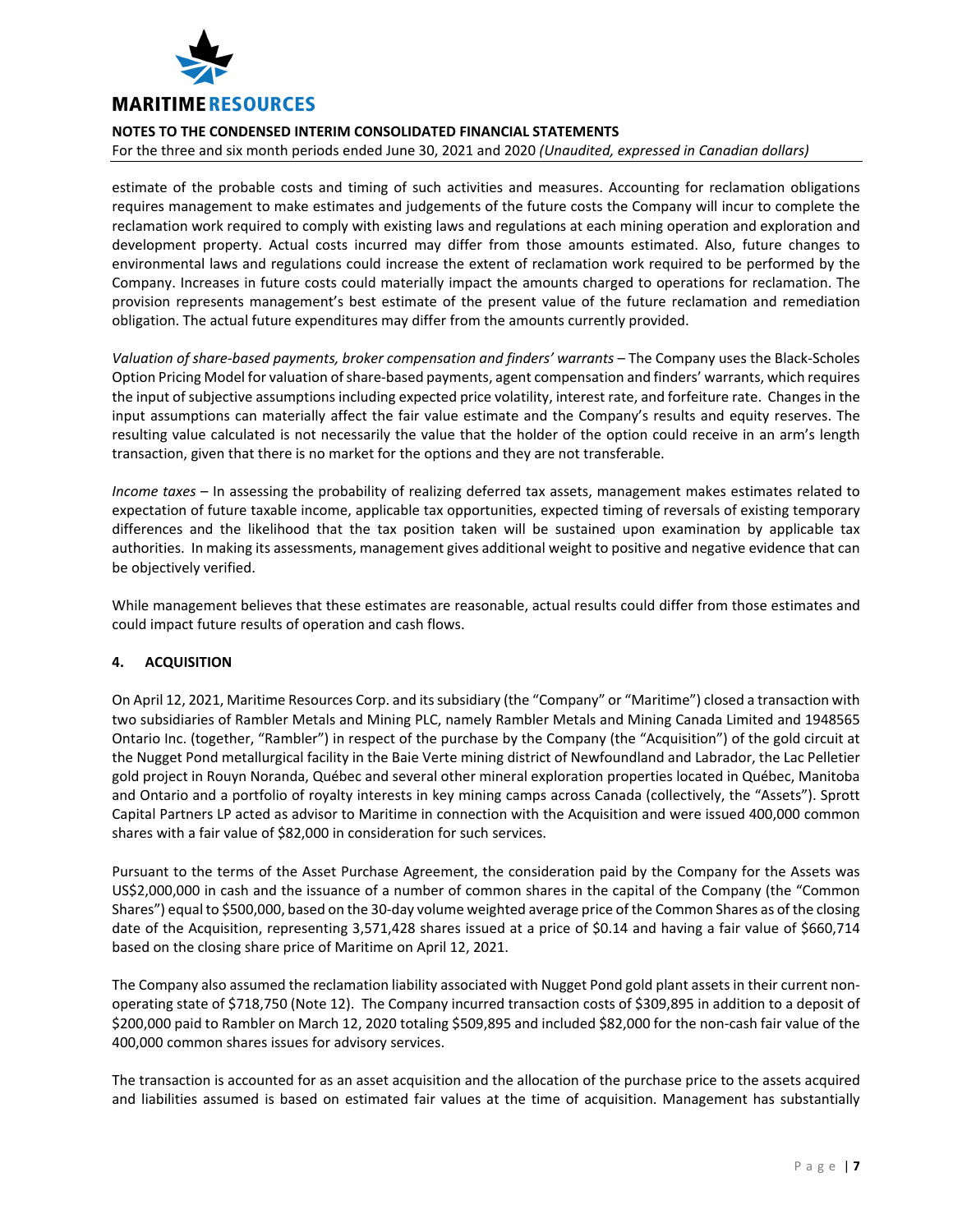

For the three and six month periods ended June 30, 2021 and 2020 *(Unaudited, expressed in Canadian dollars)*

completed the process of determining fair values for the assets and liabilities acquired. However, the purchase price allocation is subject to change as the valuation process is completed during 2021.

The current allocation of the purchase price to the estimated fair value of the assets and liabilities purchased from Rambler is as follows:

| <b>Purchase price</b>                         |            |
|-----------------------------------------------|------------|
| Consideration paid in cash                    | 2,518,240  |
| Fair value of consideration paid in shares    | 660,714    |
| <b>Transaction costs</b>                      | 509,895    |
|                                               | 3,688,849  |
| Fair value of assets and liabilities acquired |            |
| Property, plant and equipment (Note 8)        | 1,394,300  |
| Mineral properties and interests (Note 9)     | 3,013,299  |
| Reclamation provision (Note 12)               | (718, 750) |
|                                               | 3,688,849  |

# **5. CASH**

|                                                      | June 30, 2021 | December 31, 2020 |
|------------------------------------------------------|---------------|-------------------|
|                                                      |               |                   |
| Cash                                                 | 872.590       | 4,418,616         |
| Guaranteed Investment Certificate – Fully redeemable | 10,000,000    | 2,000,000         |
|                                                      | 10,872,590    | 6,418,616         |

# **6. RECEIVABLES**

|                                | June 30, 2021 | December 31, 2020 |
|--------------------------------|---------------|-------------------|
|                                |               |                   |
| Input sales tax recoverable    | 308,712       | 326,271           |
| Interest and other receivables | 959           | 13,768            |
|                                | 309,671       | 340,039           |

# **7. PREPAID EXPENSES AND DEPOSITS**

|                  | June 30, 2021 | December 31, 2020 |
|------------------|---------------|-------------------|
|                  |               |                   |
| Prepaid expenses | 12,459        | 30,287            |
| <b>Deposits</b>  | 68,300        | 85,999            |
|                  | 80,759        | 116,286           |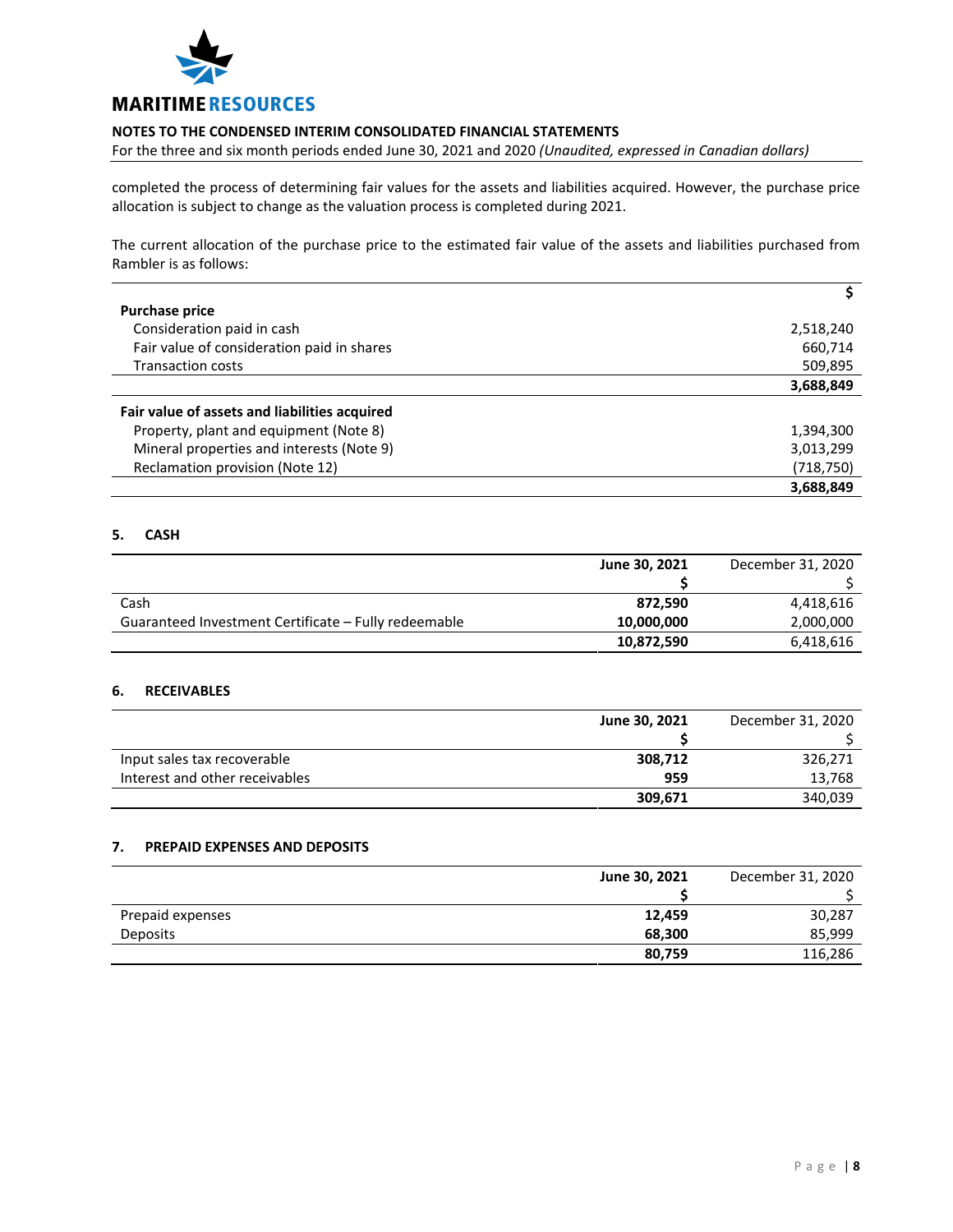

For the three and six month periods ended June 30, 2021 and 2020 *(Unaudited, expressed in Canadian dollars)*

# **8. PROPERTY AND EQUIPMENT**

|                                    |           |                 | <b>Furniture</b> |                 |                    |              |
|------------------------------------|-----------|-----------------|------------------|-----------------|--------------------|--------------|
|                                    | Mill      | <b>Right of</b> | and              |                 | <b>Exploration</b> |              |
|                                    | Equipment | use assets      | Leaseholds       | <b>Vehicles</b> | Equipment          | <b>Total</b> |
|                                    |           |                 |                  |                 |                    |              |
| Net book value - December 31, 2019 |           | 14,937          | -                | 26,222          |                    | 41,159       |
| Additions                          |           | 47,074          | 13.210           |                 |                    | 60,284       |
| Depreciation                       | ۰.        | (16, 898)       | ٠                | (10, 151)       |                    | (27, 049)    |
| Net book value - December 31, 2020 | ٠         | 45,113          | 13,210           | 16,071          |                    | 74,394       |
| Additions                          | 1,394,300 |                 | 15,648           | 52,788          | 85,749             | 1,548,485    |
| Depreciation                       | -         | (11,768)        | (3,760)          | (7, 276)        | (4, 773)           | (27, 577)    |
| Net book value - June 30, 2021     | 1,394,300 | 33,345          | 25,098           | 61,583          | 80,976             | 1,595,302    |

As at June 30, 2021, the Nugget Pond mill is not considered available for use and accordingly is not being depreciated.

# **9. EXPLORATION AND EVALUATION ASSETS**

#### **Green Bay**

The Company's Green Bay property, located in Newfoundland and Labrador, Canada hosts the past producing Hammerdown gold mine, as well as the Orion gold deposit and the historic Lochinvar lead, zinc, coper, silver and gold deposit. On September 17, 2020, the Company exercised an early buy‐down right of one‐half of the Hammerdown deposit royalty held by Commander Resources Ltd. ("Commander") for \$750,000. Commander retains a 1% net smelter return royalty ("NSR") over the Hammerdown deposit and surrounding lands which excludesthe Orion deposit. Allowed deductions in calculating the NSR include transportation costs and toll milling charges.

On May 16, 2018, the Company entered into an option agreement to earn 100% in the Inomin property consisting of certain mineral claims that extend the Green Bay property, under the following terms:

|                    | Cash           | <b>Common shares</b> |
|--------------------|----------------|----------------------|
|                    |                | #                    |
| Upon approval      | 25,000 (paid)  | 500,000 (issued)     |
| September 17, 2019 | 50,000 (paid)  | 500,000 (issued)     |
| September 17, 2020 | 100,000 (paid) | 500,000 (issued)     |
| September 17, 2021 | 125,000        | 500,000              |
|                    | 300,000        | 2,000,000            |

The Inomin property is subject to a 1.0 % NSR of which 100% can be purchased for \$500,000. The project also has an underlying NSR of 2.5% of which 1.5% can be purchased for \$1,000,000.

On January 22, 2020, the Company entered into an option agreement to earn a 100% interest in the Sprucy Pond property, which is contiguous to the Hammerdown project, under the following terms:

|                | Cash          | <b>Common shares</b> |
|----------------|---------------|----------------------|
|                |               | #                    |
| Upon approval  | 10,000 (paid) | 250,000 (issued)     |
| March 10, 2021 | 20,000 (paid) | 250,000 (issued)     |
| March 10, 2022 | 30,000        | 250,000              |
|                | 60,000        | 750,000              |

The Sprucy Pond property is subject to a 1.0 % NSR of which 50% can be purchased for \$500,000.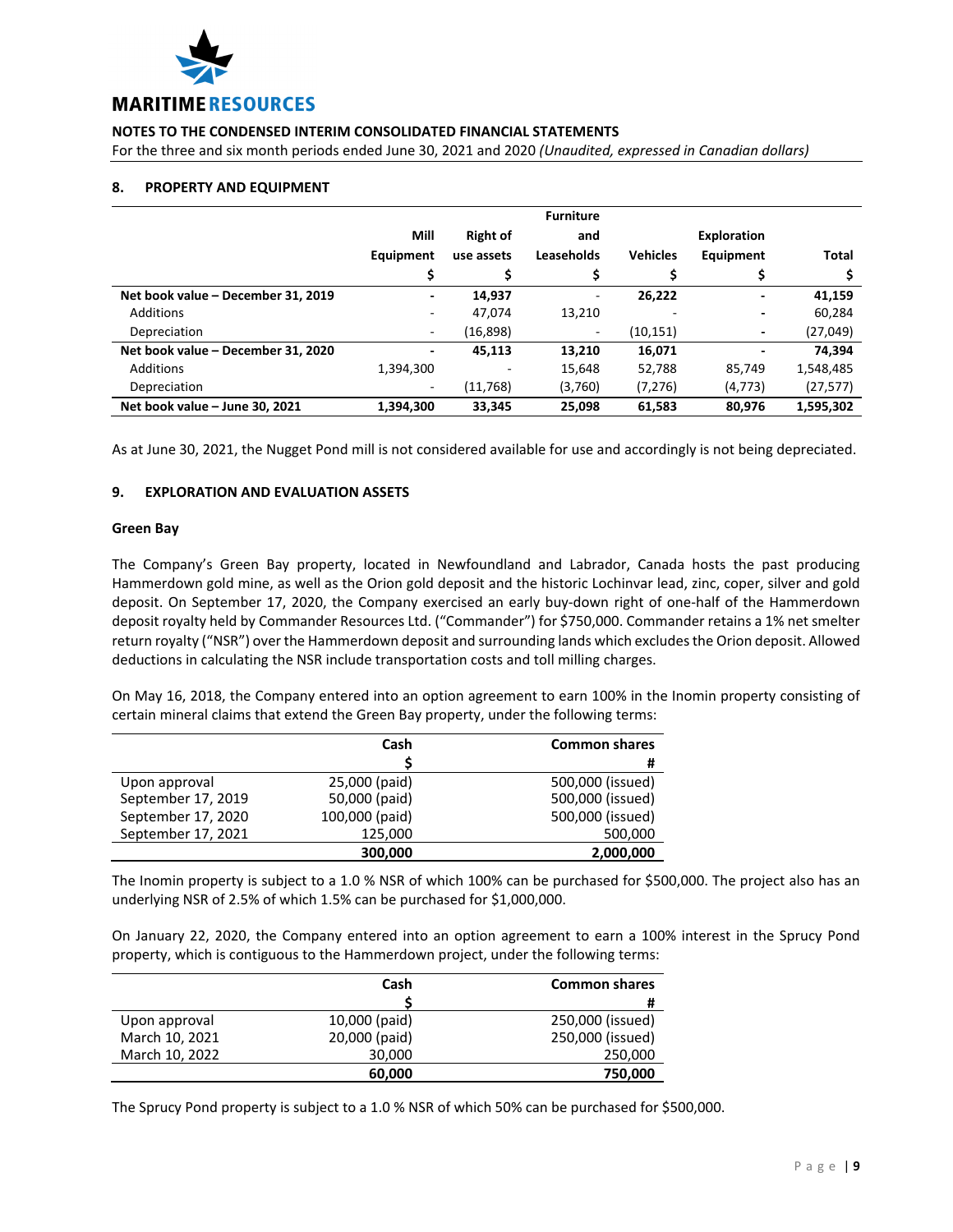

For the three and six month periods ended June 30, 2021 and 2020 *(Unaudited, expressed in Canadian dollars)*

# **Whisker Valley**

On February 27, 2017, the Company entered into an agreement to acquire a 100% interest in the Whisker Valley property in the Baie Verte mining district of Newfoundland and Labrador, Canada, under the following terms:

|                | Cash          | <b>Common shares</b> |
|----------------|---------------|----------------------|
|                |               | #                    |
| Upon approval  | 25,000 (paid) | 100,000 (issued)     |
| March 22, 2018 | 20,000 (paid) | 150,000 (issued)     |
| March 22, 2019 | 30,000 (paid) | 200,000 (issued)     |
| March 22, 2020 | 50,000 (paid) | 250,000 (issued)     |
| March 22, 2021 | 75,000 (paid) | 300,000 (issued)     |
| March 22, 2022 | 100,000       | 500,000              |
|                | 300,000       | 1,500,000            |

The Company is required to make an additional payment to the optionors of \$50,000 on each of the first, second and third anniversary upon full exercise of its option, having issued all of the payments and shares and incurred all of the expenditures. The property is subject to a 2.5% NSR, of which 1% can be purchased for \$1,000,000 on or before the end of the second anniversary of commencement of commercial production.

On December 27, 2020, the Company exercised its option in full to acquire 100% interest in the Strugglers Pond property in Newfoundland and Labrador, Canada (contiguous to Whisker Valley), for aggregate cash payments of \$30,000 and 100,000 shares with an aggregate fair value of \$11,350 over a period of three years. The Company has the option of buy‐back one‐half of the 2% NSR royalty for \$1,000,000 on or before the end of the second anniversary of commercial production.

On November 23, 2019, the Company exercised its option in full to acquire 100% interest in the El Strato property in Newfoundland and Labrador, Canada (contiguous to Whisker Valley), for aggregate cash payments of \$40,000 and 750,000 shares with an aggregate fair value of \$61,250 over a period of two years. The Company has the option of buy‐ back one‐half of the 2% NSR royalty for \$1,000,000 on or before the end of the second anniversary of commercial production.

The Strugglers Pond and El Strato properties are subject to separate 2% NSR royalties, of which 1% can be purchased for \$1,000,000 on or before the end of the second anniversary of commercial production.

# **Gull Ridge**

In January 2019, the Company acquired the new Gull Ridge property claims by staking.

#### **Lac Pelletier**

The Company acquired a 100% interest in the Lac Pelletier property from Rambler in April 2021, located southwest of Rouyn Noranda, Québec, Canada in the Abitibi Greenstone Belt. Lac Pelletier is subject to a 1% NSR royalty to Glencore (formerly Xstrata and Falconbridge). Maritime allocated a fair value of \$1,443,299 to the Lac Pelletier exploration property upon acquisition.

#### **Royalty Interests**

The following exploration property royalty interests were acquired from Rambler in April 2021 and together were allocated a fair value of \$1,570,000.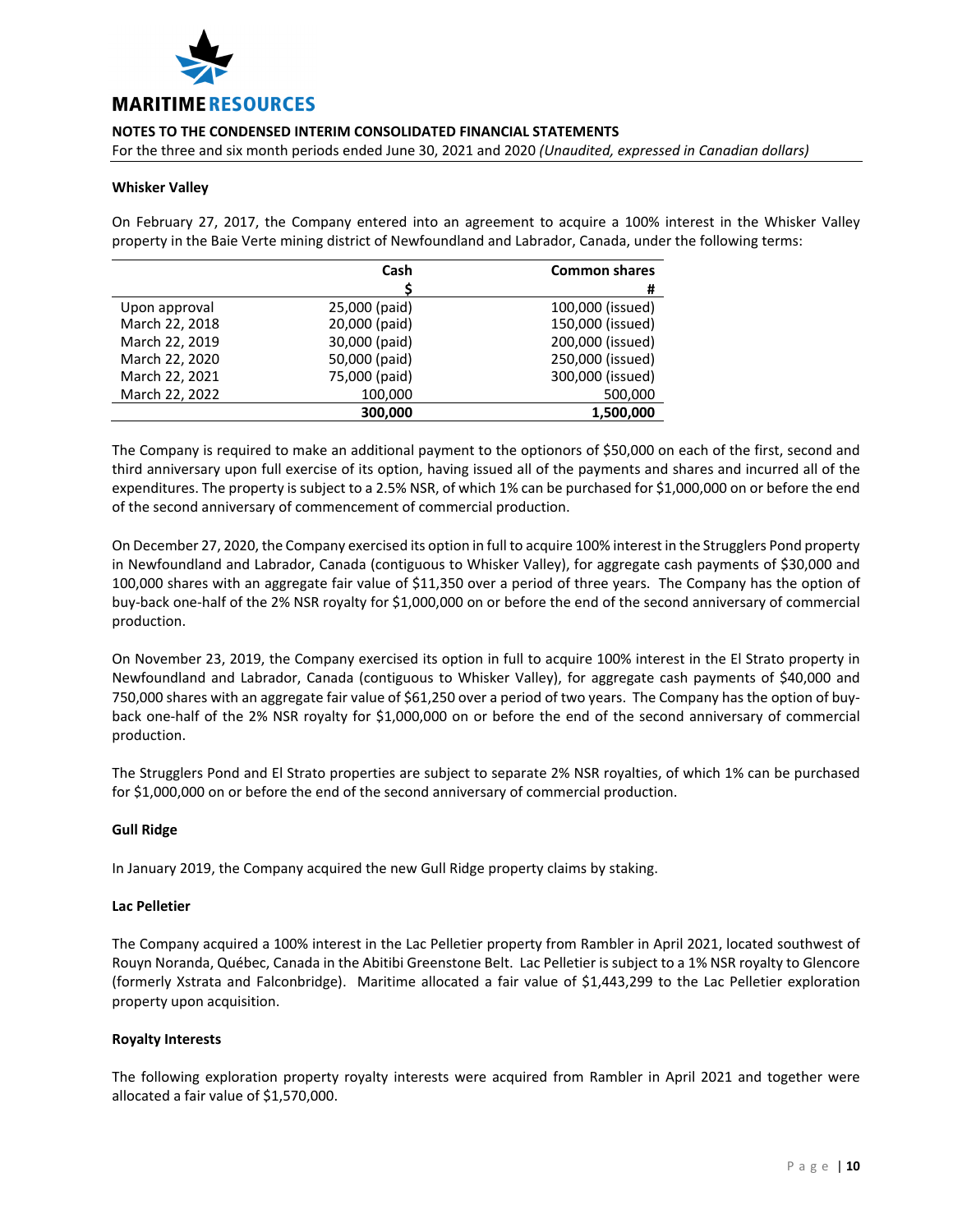

For the three and six month periods ended June 30, 2021 and 2020 *(Unaudited, expressed in Canadian dollars)*

| Property             | Location    | <b>Province</b>         | <b>Stage</b> | Royalty          | Company/Owner                |
|----------------------|-------------|-------------------------|--------------|------------------|------------------------------|
| Cossette             | Chibougamau | Quebec                  | Exploration  | 1.5% NSR         | David Malouf                 |
| Obalski              | Chibougamau | Quebec                  | Exploration  | 1.0% NSR         | David Malouf                 |
| Ramsay               | Chibougamau | Quebec                  | Exploration  | 1.5% NSR         | David Malouf                 |
| Red Cliff / Montrose | Stewart     | <b>British Columbia</b> | Exploration  | 1.0% NSR         | <b>Mountain Boy Minerals</b> |
| Valdora              | Val-d'Or    | Quebec                  | Exploration  | 1.0% NSR         | O3 Mining                    |
| Gold Hawk            | Val-d'Or    | Quebec                  | Exploration  | 2.0% NSR         | O3 Mining                    |
| <b>Blue Quartz</b>   | Matheson    | Ontario                 | Exploration  | 0.5% NSR         | Orla Mining                  |
| Scott Lake           | Chibougamau | Quebec                  | Exploration  | Advanced royalty | Yorbeau Resources            |

# **Other Exploration Properties**

The following exploration properties were acquired from Rambler in April 2021 and were ascribed a nominal fair value.

*Owl Creek West* – The Company holds a 35% interest in the Owl Creek West joint venture with Newmont Canada who holds 65%. The property is located in Timmins, Ontario, Canada between the Hoyle Pond and Bell Creek mines.

*Rod‐Linda‐McKayseff (RLM)* – The Company 100% interest in the RLM property, located in Snow Lake, Manitoba, Canada adjacent to Hudbay Minerals Inc.'s Stall Lake mill site.

*Daniel* – The Company 100% interest in the Daniel property, located in Matagami, Québec, Canada.

*Wright* – The Company 100% interest in the Wright property, located in Temiscaming, Québec, Canada.

# **Deposits**

As at June 30, 2021, the Company has provided deposits totalling \$182,655 (December 31, 2020 – \$298,730) to vendors as advance payments for services to be provided on the Green Bay, Whisker Valley and Gull Ridge properties.

Expenditures incurred on the Company's exploration properties and mineral interests, follow:

|                              | Green      | Whisker       | Gull         | Lac              | Royalty          |              |
|------------------------------|------------|---------------|--------------|------------------|------------------|--------------|
|                              | Bay        | <b>Valley</b> | <b>Ridge</b> | <b>Pelletier</b> | <b>Interests</b> | <b>Total</b> |
|                              |            |               |              | Ş                |                  |              |
| Balance, December 31, 2019   | 10,170,005 | 1,687,370     | 69,007       |                  |                  | 11,926,382   |
| <b>Acquisition costs</b>     | 861,880    | 58,500        |              |                  |                  | 920,380      |
| Acquisition costs - shares   | 98,750     | 21,000        |              |                  |                  | 119,750      |
| <b>Exploration expenses:</b> |            |               |              |                  |                  |              |
| Drilling and assaying        | 2,480,668  | 481,489       |              |                  |                  | 2,962,157    |
| Geology                      | 886,689    | 359,648       | 1,994        |                  |                  | 1,248,331    |
| Geophysics                   | 38,552     |               |              |                  |                  | 38,552       |
| Property                     | 100,381    | 13,395        |              |                  |                  | 113,776      |
| Pre-feasibility study update | 1,314,025  |               |              |                  |                  | 1,314,025    |
| Permitting                   | 70,979     |               |              |                  |                  | 70,979       |
|                              | 5,851,924  | 934,032       | 1,994        |                  |                  | 6,787,950    |
| Less: Recoveries and grants  | (82,800)   |               |              |                  |                  | (82,800)     |
| Net additions                | 5,769,124  | 934,032       | 1,994        |                  |                  | 6,705,150    |
| Balance, December 31, 2020   | 15,939,129 | 2,621,402     | 71,001       |                  |                  | 18,631,532   |
| <b>Acquisition costs</b>     | 20,000     | 75,000        | 2,665        | 1,443,299        | 1,570,000        | 3,110,964    |
| Acquisition costs - shares   | 30,000     | 43,500        |              |                  |                  | 73,500       |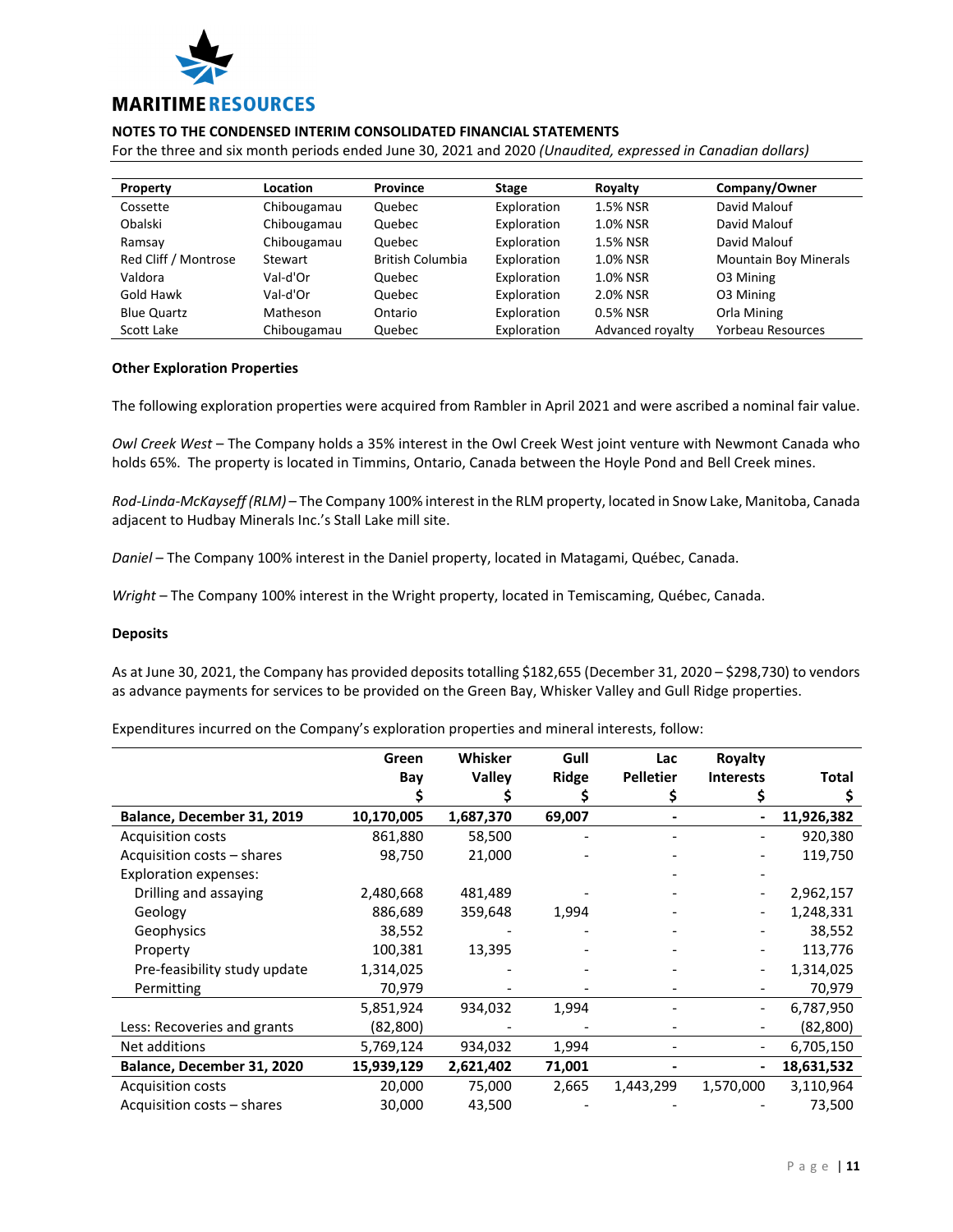

For the three and six month periods ended June 30, 2021 and 2020 *(Unaudited, expressed in Canadian dollars)*

|                               | Green      | Whisker       | Gull         | Lac              | Royalty          |              |
|-------------------------------|------------|---------------|--------------|------------------|------------------|--------------|
|                               | Bay        | <b>Valley</b> | <b>Ridge</b> | <b>Pelletier</b> | <b>Interests</b> | <b>Total</b> |
|                               |            |               |              |                  |                  |              |
| <b>Exploration expenses:</b>  |            |               |              |                  |                  |              |
| Drilling and assaying         | 2,000,925  | 165,168       | 32,149       |                  |                  | 2,198,242    |
| Geology                       | 626,111    | 75,483        | 86,693       |                  |                  | 788,287      |
| Geophysics                    | 309,425    | 128,865       | 53,944       |                  |                  | 492,234      |
| Property                      | 40,392     | 800           | -            |                  |                  | 41,192       |
| Feasibility study             | 383,525    |               |              |                  |                  | 383,525      |
| Environmental and permitting  | 305,379    | 16,220        |              |                  |                  | 321,599      |
|                               | 3,715,757  | 505,036       | 175,451      | 1,443,299        | 1,570,000        | 7,409,543    |
| Less: Recoveries and grants   | (76,500)   |               |              |                  |                  | (76,500)     |
| Net additions                 | 3,639,257  | 505,036       | 175,451      | 1,443,299        | 1,570,000        | 7,333,043    |
| <b>Balance, June 30, 2021</b> | 19,578,386 | 3,126,438     | 246,452      | 1,443,299        | 1,570,000        | 25,964,575   |

During the six month periods ended June 30, 2021 and 2020, the Company received \$76,500 and \$82,800, respectively, pursuant to an application made with the Government of Newfoundland and Labrador in respect of the Newfoundland and Labrador Mineral Incentive Junior Exploration Assistance Program (JEAP) grant for exploration conducted during 2020 and 2019, respectively.

# **10. ACCOUNTS PAYABLE AND ACCRUED LIABILITIES**

|                                  | June 30, 2021 | December 31, 2020 |
|----------------------------------|---------------|-------------------|
|                                  |               |                   |
| Accounts payable                 | 949,802       | 943,176           |
| <b>Accrued liabilities</b>       | 58,410        | 54,927            |
| Due to related parties (Note 14) | 18.507        | 17,500            |
|                                  | 1,026,719     | 1,015,603         |

# **11. LEASE LIABILITY**

|                                            | Lease liability |
|--------------------------------------------|-----------------|
|                                            |                 |
| Balance - December 31, 2019                | 10,362          |
| Lease liability recognized during the year | 47,074          |
| Lease payments during the year             | (14, 422)       |
| Interest expense on lease liability        | 138             |
| Balance - December 31, 2020                | 43,152          |
| Lease payments during the period           | (11,766)        |
| Balance – June 30, 2021                    | 31,386          |
| <b>Current portion</b>                     | 23,532          |
| Long term portion                          | 7,854           |

Lease obligations as at June 30, 2021 relate to exploration equipment. As at March 31, 2020, the Company's office lease was terminated and there are no further obligations under the lease.

During the three and six month periods ended June 30, 2021, the Company incurred operating lease costs of \$17,438 (2020 – \$16,286) and \$34,876 (2020 – \$32,573), respectively, for an office lease not included in lease liabilities.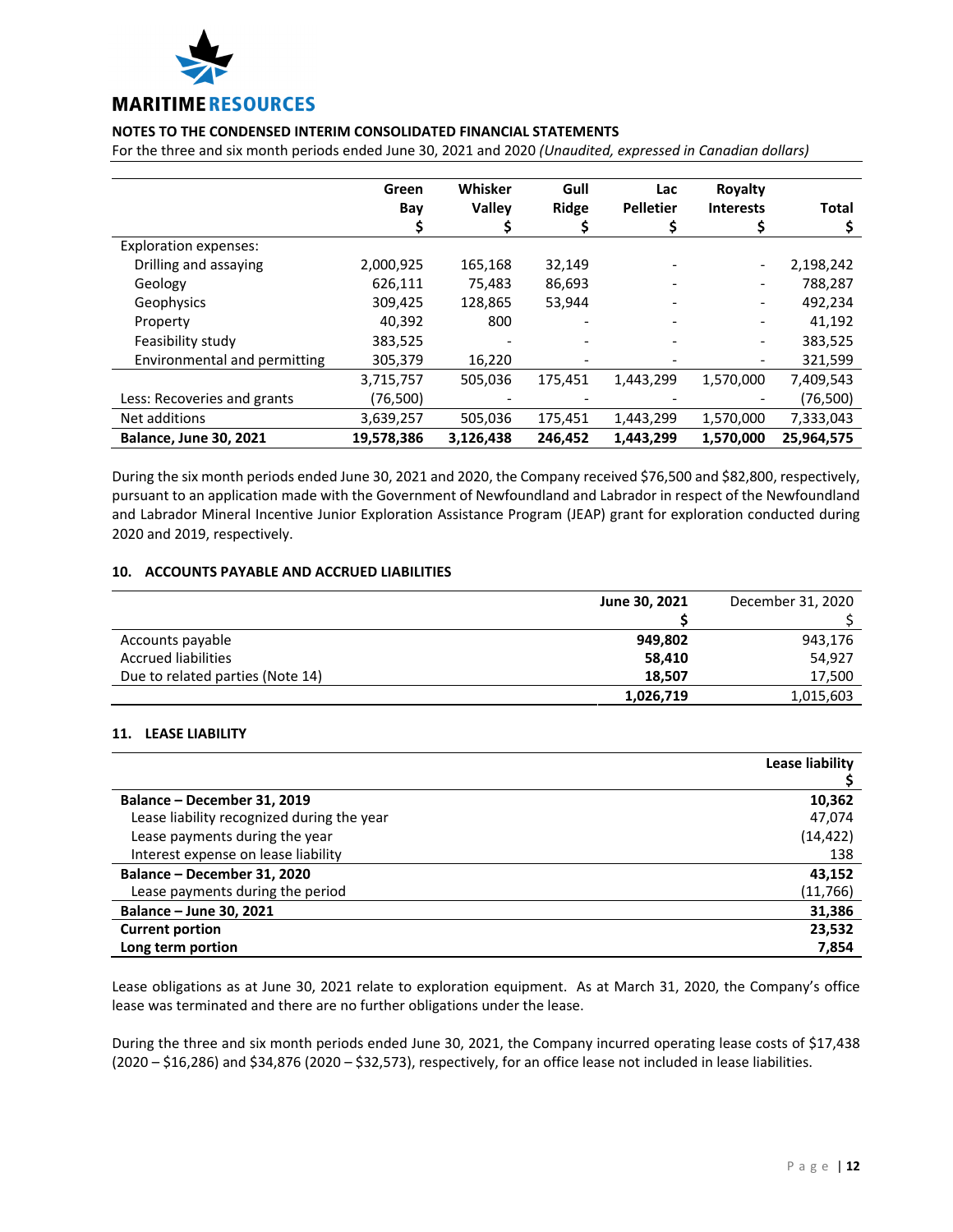

For the three and six month periods ended June 30, 2021 and 2020 *(Unaudited, expressed in Canadian dollars)*

# **12. RECLAMATION LIABILITY**

The Company's estimates of future decommissioning and restoration for reclamation and closure costs for its gold plant milling assets are based on reclamation standards that meet Canadian regulatory requirements. Elements of uncertainty in estimating these amounts include potential changes in regulatory requirements, reclamation plans and cost estimates, discount rates and timing of expected expenditures.

The undiscounted amount of estimated cash flows required to settle the decommissioning and reclamation costs, related to the Nugget Pond gold circuit assets acquired on April 12, 2021, is estimated at \$718,750. Accretion on the liability, at this time, is nominal due to the low and offsetting inflation and risk‐free interest rates. The Company has recorded the undiscounted amount of estimated reclamation costs and will re‐evaluate the estimated timing and value of outflows annually and will revise its estimate if necessary.

# **13. SHARE CAPITAL**

#### **Authorized**

Unlimited number of common shares without par value.

#### **Issued**

#### *During the six month period ended June 30, 2021*

#### Private Placements

- On April 12, 2021, Tembo Capital acquired 30,770,000 common shares of Maritime, via a non‐brokered private placement, at a price of \$0.13 per common share for a total investment of \$4,000,100 and 1,846,200 common share purchase warrants with each warrant being exercisable into one common share at a price of \$0.1794 per common share until April 12, 2023. Legal, regulatory and other cash costs associated with the private placement totalled \$101,393.
- On March 22, 2021, the Company completed a brokered private placement of 38,500,000 common shares on a flow-through basis at a price of \$0.1794 per flow-through common share for gross proceeds of \$6,906,900. The private placement was completed by a syndicate of agents led by Canaccord Genuity Corp. ("CG") and including Dundee Goodman Merchant Partners ("DGMP"), a division of Goodman & Company, Investment Counsel Inc., Sprott Capital Partners ("Sprott") and iA Private Wealth Inc. (collectively, the "Agents"). In connection with the closing of the private placement, the Company paid to the Agents a cash fee of \$414,414 of the aggregate gross proceeds raised pursuant to the offering and issued an aggregate of 2,310,000 non-transferable compensation warrants with each compensation warrant being exercisable into one common share at a price of \$0.1794 per common share until March 22, 2023 with a fair value of \$131,670. The flow-through shares were issued at a premium of \$1,324,400 and require the Company to incur eligible Canadian exploration expenditures of \$6,906,900 before December 31, 2022. Pursuant to the Company incurring eligible flow‐through expenditures, the flow‐through premium liability was reduced to \$960,729 and \$363,671 was recognized into income during the six months ended June 30, 2021. Legal, regulatory and other cash costs associated with the private placement totalled \$212,134.

# Exploration and evaluation assets (Note 9)

- The Company issued 250,000 common shares valued at \$30,000 in connection with the Sprucy Pond property.
- The Company issued 300,000 common shares valued at \$43,500 in connection with the Whisker Valley property.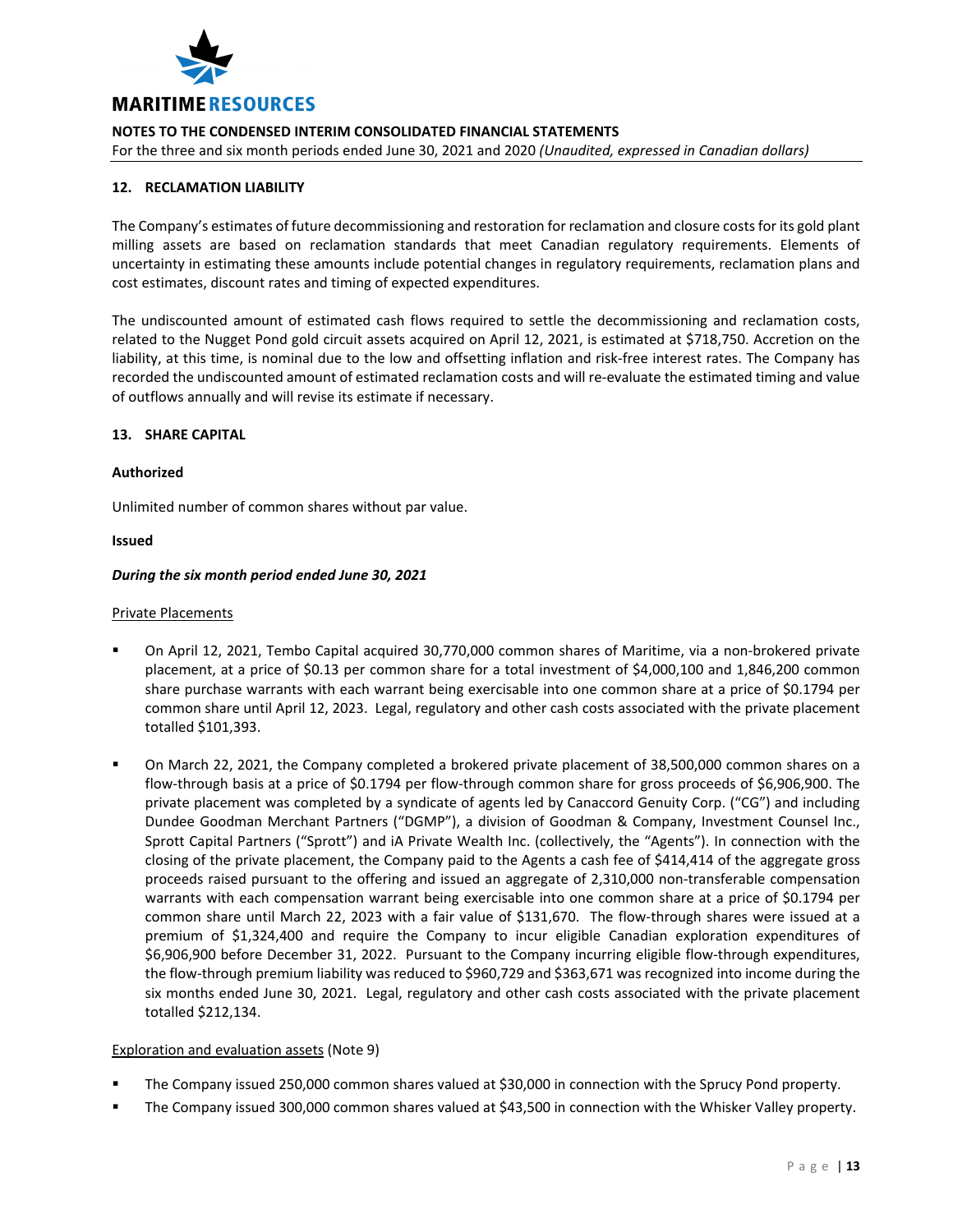

**NOTES TO THE CONDENSED INTERIM CONSOLIDATED FINANCIAL STATEMENTS**  For the three and six month periods ended June 30, 2021 and 2020 *(Unaudited, expressed in Canadian dollars)*

# *During the year ended December 31, 2020*

# Private Placements

- Pursuant to a "bought deal" private placement which closed on August 21, 2020, the Company issued of a combination of 43,367,550 common shares of the Company at a price of \$0.15 per common share, and 11,000,000 common shares issued on a flow‐through basis at a price of \$0.20 per flow‐through share for aggregate gross proceeds of \$8,705,133. The flow‐through shares were issued at a premium of \$550,000. Pursuant to the Company incurring eligible flow-through expenditures, the flow-through premium liability was reduced to \$nil and \$203,613 was recognized into income during the six months ended June 30, 2021. The private placement was completed by a syndicate of underwriters led by Sprott and including DGMP, Industrial Alliance Securities Inc., CG, Cormark Securities Inc., Stifel GMP and Raymond James Ltd. In connection with the closing of the private placement, the Company paid a cash fee of 6% totalling \$496,181 of the aggregate gross proceeds raised pursuant to the offering, with the exception of certain proceeds from the sale of offered securities to certain specified persons. The Company issued an aggregate of 3,087,873 non‐transferable broker warrants, with each broker warrant being exercisable into one common share at a price of \$0.15 per share until August 21, 2022 and fair valued at \$275,280. Legal, regulatory and other cash costs associated with the private placement totalled \$258,975.
- Pursuant to a non‐brokered private placement on May 14, 2020, the Company issued 21,626,666 common shares at a price if \$0.06 per common share and 33,883,076 flow‐through common shares at a price of \$0.065 per flow‐ through common share for gross proceeds of \$3,500,000. The flow‐through shares were issued at a premium of \$169,415. Pursuant to the Company incurring eligible flow‐through expenditures, the flow‐through premium liability was reduced to \$nil and \$169,415 was recognized into income during the year ended December 31, 2020. In connection with this private placement, the Company paid aggregate finders' and advisory fees up to 5% in cash of the gross sales of common shares and flow‐through common shares. An aggregate of 666,864 common shares were issued to Sprott as commission, fair valued at \$60,018. The cash finders' and advisory fees amounted to an aggregate of \$94,518, including \$28,069 to DGMP, \$16,449 to CG, \$15,000 to EDE Asset Management and \$35,050 to Laurentian Bank Securities Inc. Legal, regulatory and other cash costs associated with the private placement totalled \$68,877.

# Exploration and evaluation assets (Note 9)

- The Company issued 250,000 common shares valued at \$16,250 in connection with the Sprucy Pond property.
- The Company issued 250,000 common shares valued at \$13,750 in connection with the Whisker Valley property.
- The Company issued 500,000 common shares valued at \$82,500 in connection with the Inomin property.
- The Company issued 50,000 common shares, valued at \$7,250, in connection with the Strugglers Pond property.

# **Other share issuances**

During the six months ended June 30, 2021, 13,165,940 (year ended December 31, 2020 – 9,606,608) common shares were issued upon the exercise of warrants for gross cash proceeds of \$1,974,891 (year ended December 31, 2020 – \$1,354,880). The fair value of the exercised warrants of \$51,901 (year ended December 31, 2020 – \$436,777) was transferred from reserves to share capital.

During the year ended December 31, 2020, 825,000 common shares were issued upon the exercise of stock options for gross cash proceeds of \$102,500. The fair value of the exercised options of \$67,730 was transferred from reserves to share capital.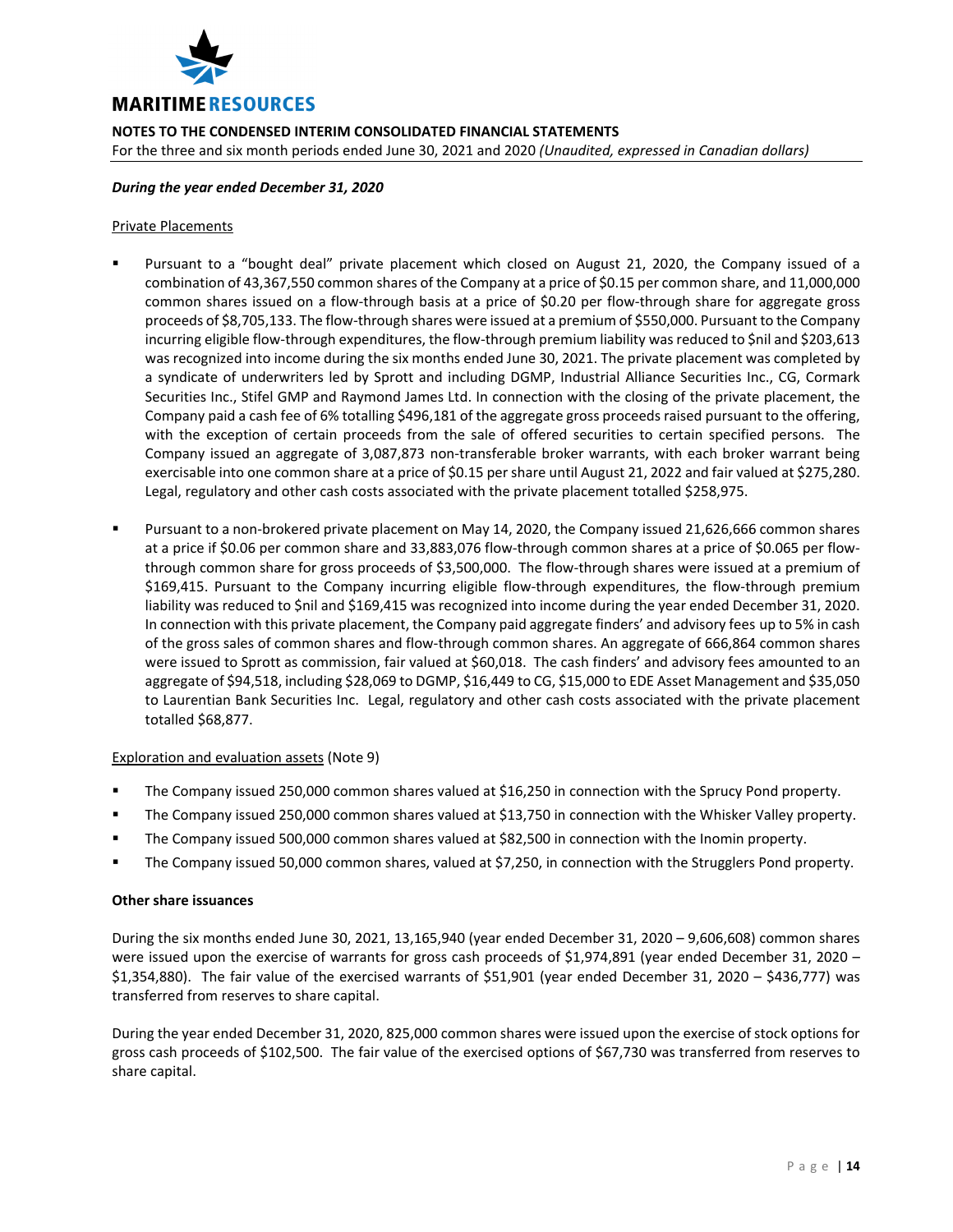

For the three and six month periods ended June 30, 2021 and 2020 *(Unaudited, expressed in Canadian dollars)*

Pursuant to the Acquisition on April 12, 2020, 3,571,428 common shares of the Company were issued to Rambler for partial consideration for the purchase of the Assets with a fair value of \$660,714 and 400,000 common shares were issued to Sprott Capital Partners LP for advisor services with a fair value of \$82,000 (Note 4).

On November 3, 2020, the Company issued 150,000 common shares valued at \$24,000 to CG as full consideration for financial advisory and consulting services.

| Flow-through premium liability               |            |
|----------------------------------------------|------------|
| Balance - December 31, 2019                  | 47.599     |
| Flow-through premium liability additions     | 719.415    |
| Settlement of flow-through premium to income | (563,401)  |
| Balance - December 31, 2020                  | 203.613    |
| Flow-through premium liability additions     | 1,324,400  |
| Settlement of flow-through premium to income | (567, 284) |
| Balance - June 30, 2021                      | 960,729    |

# **Royalty units**

During fiscal 2016 the Company issued Royalty Units with a price of \$0.01 per Royalty Unit, and, subject to written consent of the Company, may be assigned or transferred in their entirety only. The proceeds of \$210,700 received in relation to the Royalty Units has been recorded as a Royalty Reserve within Equity.

Royalty Units will return 100% of the original investment made by the purchasers and is to be paid out of production from the Company's Green Bay project ("Project"). The likelihood of the Project going into production cannot be determined at this time. Total royalties payable from the Royalty Units ("Royalty Payment") are capped at \$3,440,500 being the price for which the Equity Units (comprised of common shares and common share warrants) and Royalty Units were purchased. Royalty Payments will be made annually beginning on the first anniversary of the date of commencement of commercial production for the Project. Royalty Payments will be funded solely from 10% of annual net cash flow from the Project, with net cash flow representing net production revenues realized from the Project after deduction of all Project operating and debt servicing costs. At the option of the Company, Royalty Payments will be paid either in cash or in gold.

# **Stock options**

The Company has a "rolling" stock option plan for its directors, officers, employees and consultants. The terms of the plan provide for options to be granted to a maximum of 10% of the issued and outstanding common shares of the Company at the time of grant of the stock options, subject to receipt of annualshareholder approval. The exercise price of each option shall not be less than the minimum price permitted by the policies of the TSX‐V, and the options may be granted for a maximum term of ten years from the date of grant. The Company records the fair value of all options granted using the Black‐Scholes model as share‐based payment expense over the vesting period of the options. Vesting terms are determined by the Board of Directors.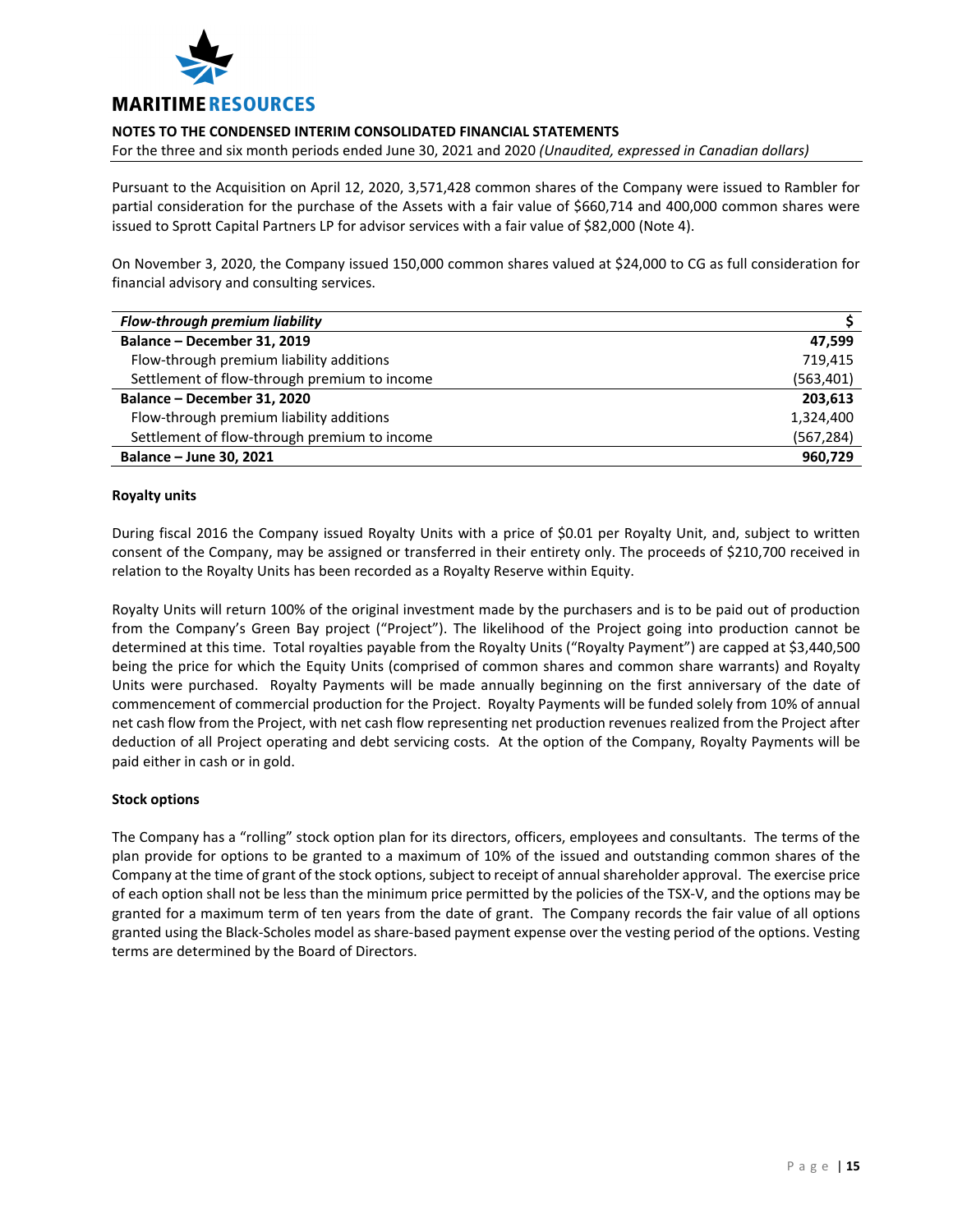

For the three and six month periods ended June 30, 2021 and 2020 *(Unaudited, expressed in Canadian dollars)*

A summary of the Company's stock options follows:

|                               | June 30, 2021      | December 31, 2020 |             |          |
|-------------------------------|--------------------|-------------------|-------------|----------|
|                               |                    | Weighted          |             | Weighted |
|                               |                    | Average           |             | Average  |
|                               | <b>Options</b>     | <b>Exercise</b>   | Options     | Exercise |
|                               | <b>Outstanding</b> | <b>Price</b>      | Outstanding | Price    |
|                               | #                  |                   | #           |          |
| Balance, beginning of period  | 21,230,000         | 0.12              | 16,840,000  | 0.13     |
| Granted                       | 5,300,000          | 0.18              | 6,700,000   | 0.09     |
| Exercised                     |                    | -                 | (825,000)   | 0.12     |
| Expired/cancelled             | (400,000)          | 0.11              | (1,485,000) | 0.14     |
| <b>Balance, end of period</b> | 26,130,000         | 0.13              | 21,230,000  | 0.12     |

During the six months ended June 30, 2021, the Company granted 5,300,000 (year ended December 31, 2020 – 6,700,000) stock options to directors, officers, consultants and employees of the Company, of which 5,000,000 have vested and the remaining 300,000 unvested stock options will vest by one‐third every three months, for twelve months. The fair value of the stock options granted as determined by the Black‐Scholes pricing model during the six months ended June 30, 2021 was \$621,122 (2020 – \$363,032).

During the six months ended June 30, 2021, 400,000 (year ended December 31, 2020 – 1,485,000) stock options were forfeited, cancelled or expired resulting in a reversal of \$32,976 (year ended December 31, 2020 – \$130,936) from reserves to deficit. The total fair value of unvested options that will be recognized in profit or loss in future periods amounts to \$34,086 at June 30, 2021 (2020 – \$23,215). The Company has estimated the forfeiture rate to be nil%. Expected volatility was determined based on the historical movements in the closing price of the Company's shares for a length of time to the expected life of each option.

The following table sets out the details of the weighted‐average assumptions used for the Black‐Scholes valuation of stock options granted during the six months ended June 30, 2021 and year ended December 31, 2020.

| Date of Grant | Risk-free interest rate | <b>Volatility</b> | <b>Expected Life</b> |
|---------------|-------------------------|-------------------|----------------------|
| 20-May-20     | 0.36%                   | 102.6%            | 5 years              |
| 16-Jun-20     | 0.33%                   | 103.0%            | 5 years              |
| 10-Sep-20     | 0.32%                   | 103.7%            | 5 years              |
| 24-Jun-21     | 0.85%                   | 88.7%             | 5 years              |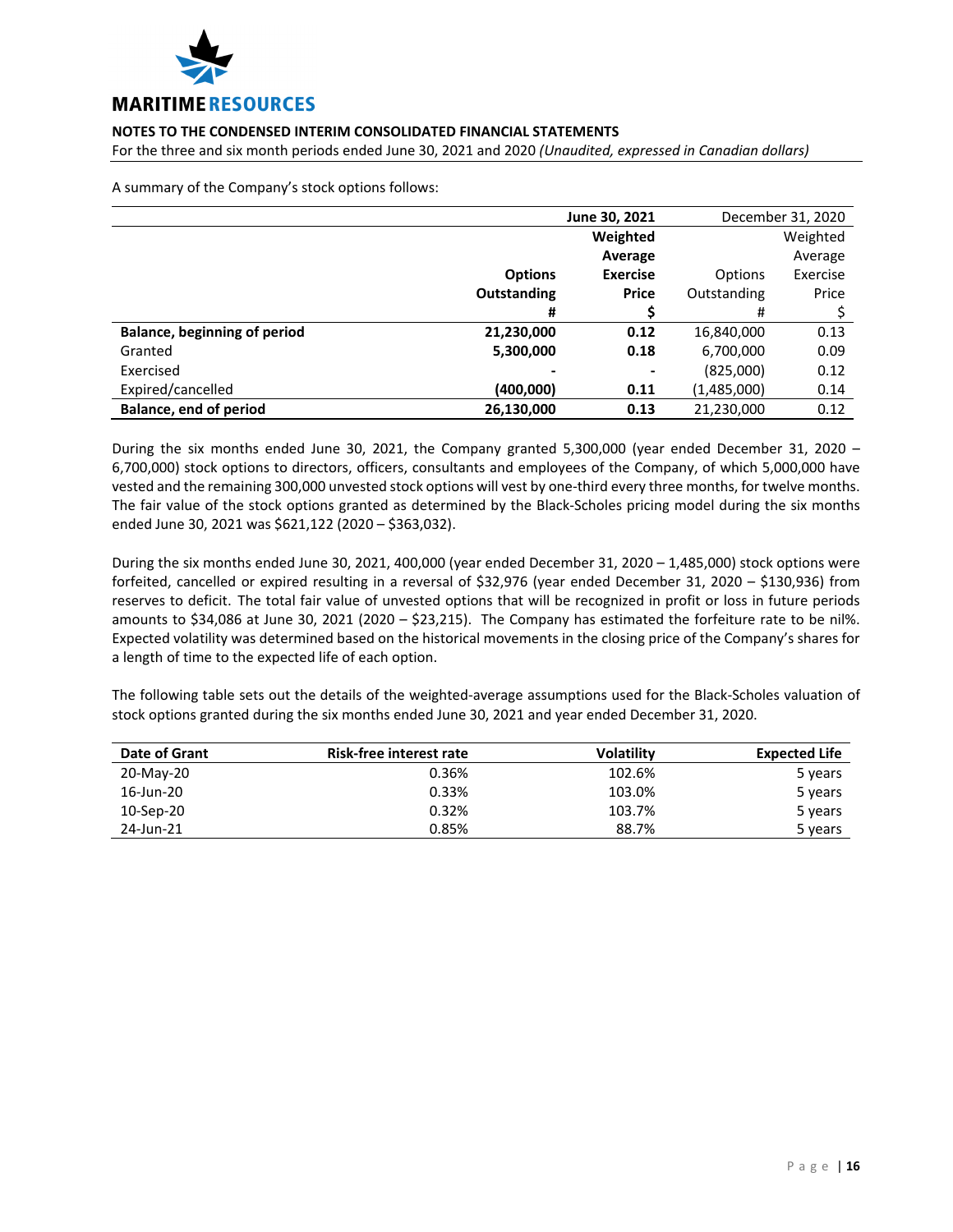

For the three and six month periods ended June 30, 2021 and 2020 *(Unaudited, expressed in Canadian dollars)*

As at June 30, 2021, the Company had outstanding stock options, enabling the holders to acquire further common shares as follows:

| <b>Options</b> | <b>Options</b> | <b>Exercise</b> | Remaining               |               |
|----------------|----------------|-----------------|-------------------------|---------------|
| Outstanding    | Exercisable    | <b>Price</b>    | <b>Contractual Life</b> | <b>Expiry</b> |
| #              | #              | Ş               | years                   |               |
| 2,300,000      | 2,300,000      | 0.25            | 0.08                    | 29-Jul-21     |
| 200,000        | 200,000        | 0.15            | 0.82                    | 26-Apr-22     |
| 500,000        | 500,000        | 0.10            |                         | 04-Dec-22     |
| 2,075,000      | 2,075,000      | 0.10            | 1.46                    | 15-Dec-22     |
| 4,805,000      | 4,805,000      | 0.11            | 2.44                    | $6$ -Dec-23   |
| 4,450,000      | 4,450,000      | 0.10            | 2.97                    | 18-Jun-24     |
| 5,550,000      | 5,550,000      | 0.085           |                         | 20-May-25     |
| 350,000        | 350,000        | 0.095           | 3.96                    | 16-Jun-25     |
| 600,000        | 600,000        | 0.17            | 4.20                    | 10-Sep-25     |
| 5,300,000      | 5,000,000      | 0.18            | 4.99                    | 24-Jun-26     |
| 26,130,000     | 25,830,000     | 0.13            | 3.08                    |               |

Subsequent to June 30, 2021, 2,000,000 stock options were granted and 2,300,000 stock options expired unexercised.

#### **Warrants**

As at June 30, 2021, the Company had outstanding share purchase warrants, enabling the holders to acquire further shares as follows:

| <b>Number of Warrants</b> | <b>Exercise Price</b> | <b>Expiry Date</b> |
|---------------------------|-----------------------|--------------------|
| 3,087,873                 | \$0.15                | August 21, 2022    |
| 2,310,000                 | \$0.18                | March 22, 2023     |
| 1.846.200                 | \$0.18                | April 12, 2023     |
| 7.244.073                 |                       |                    |

Share purchase warrant transactions were as follows:

|                                     | June 30, 2021   |                 | December 31, 2020 |          |
|-------------------------------------|-----------------|-----------------|-------------------|----------|
|                                     |                 | Weighted        |                   | Weighted |
|                                     |                 | Average         |                   | Average  |
|                                     | <b>Warrants</b> | <b>Exercise</b> | Warrants          | Exercise |
|                                     | Outstanding     | <b>Price</b>    | Outstanding       | Price    |
|                                     | #               |                 | #                 |          |
| <b>Balance, beginning of period</b> | 35,399,500      | 0.15            | 57,835,596        | 0.15     |
| Granted                             | 4,156,200       | 0.18            | 3,087,873         | 0.15     |
| Exercised                           | (13,165,940)    | 0.15            | (9,606,608)       | 0.14     |
| Expired/cancelled                   | (19,145,687)    | 0.15            | (15, 917, 361)    | 0.17     |
| Balance, end of period              | 7.244.073       | 0.17            | 35,399,500        | 0.15     |

During the six months ended June 30, 2021, 19,145,687 (year ended December 31, 2020 – 15,917,361) warrants expired unexercised, including the reversal of 1,584,273 (year ended December 31, 2020 – 1,539,850) finder warrants resulting in the reversal of \$51,901 (year ended December 31, 2020 – \$444,317) to share capital and 13,165,940 (year ended December 31, 2020 – 9,606,608) warrants were exercised for aggregate gross proceeds of \$1,974,891 (year ended December 31, 2020 – \$1,354,880).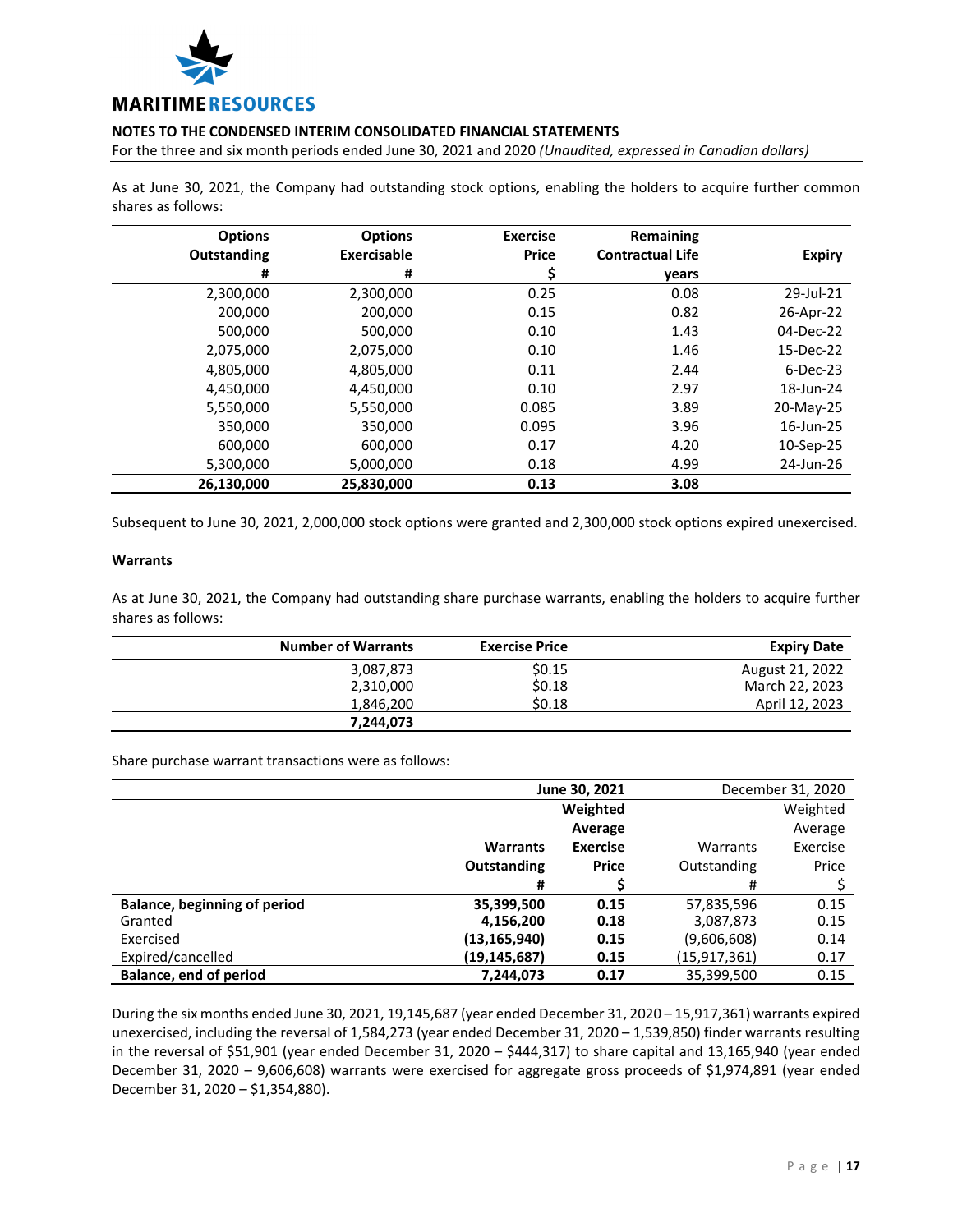

For the three and six month periods ended June 30, 2021 and 2020 *(Unaudited, expressed in Canadian dollars)*

# **14. RELATED PARTY TRANSACTIONS**

#### (a) Services

Effective February 1, 2019, the Company entered into a sublease for office space in Toronto, with a corporation that is related by virtue of having certain directors and officers in common.

For the three and six month periods ended June 30 the Company was charged the following:

|                       | Three month  | Three month  | Six month    | Six month    |
|-----------------------|--------------|--------------|--------------|--------------|
|                       | period ended | period ended | period ended | period ended |
|                       | June 30      | June 30      | June 30      | June 30      |
|                       | 2021         | 2020         | 2021         | 2020         |
|                       |              |              |              |              |
| Rent                  | 17,438       | 16,286       | 34,876       | 32,573       |
| Office administration | 1,319        | 1,461        | 2,637        | 2,607        |
|                       | 18,757       | 17,747       | 37,513       | 35,180       |

#### (b) Compensation of key management personnel

Key management personnel consist of the directors and executive officers of the Company. Compensation to key management personnel for services rendered were as follows for the three and six month periods ended June 30:

|                      | Three month  | Three month  | Six month    | Six month    |
|----------------------|--------------|--------------|--------------|--------------|
|                      | period ended | period ended | period ended | period ended |
|                      | June 30      | June 30      | June 30      | June 30      |
|                      | 2021         | 2020         | 2021         | 2020         |
|                      |              |              |              |              |
| Salaries             | 199,420      | 142,360      | 398,840      | 284,720      |
| Directors' fees      | 17,500       | 17,500       | 35,000       | 35,000       |
| Share based payments | 462,798      | 229,787      | 462,798      | 229,787      |
|                      | 679.718      | 389,647      | 896,638      | 549,507      |

#### **15. FINANCIAL INSTRUMENTS AND RISK MANAGEMENT**

The Company's financial instruments consist of cash, receivables, deposits and accounts payable and accrued liabilities. Cash is measured at fair value based on Level 1 of the fair value hierarchy. The fair values of receivables and accounts payable and accrued liabilities approximate their book carrying values because of the short‐term nature of these instruments.

- (a) *Credit risk* ‐ Credit risk is the risk that a counter party to a financial instrument will fail to discharge its contractual obligations. The Company is exposed to credit risk with respect to its cash and receivables. The maximum exposure to loss arising from receivables is equal to their carrying amounts. The Company manages credit risk with respect to its cash by maintaining demand deposits with a major Canadian financial institution; however, this exposes the Company's cash to concentration of credit risk as all amounts are held at a single institution. Receivables are due from a government agency.
- (b) *Liquidity risk* ‐ Liquidity risk is the risk that the Company will encounter difficulty in satisfying financial obligations as they become due. The Company manages its liquidity risk by forecasting cash flows from operations and anticipated investing and financing activities.
- (c) *Market risk* ‐ Market risk is the risk that the fair value or future cash flows of a financial instrument will fluctuate